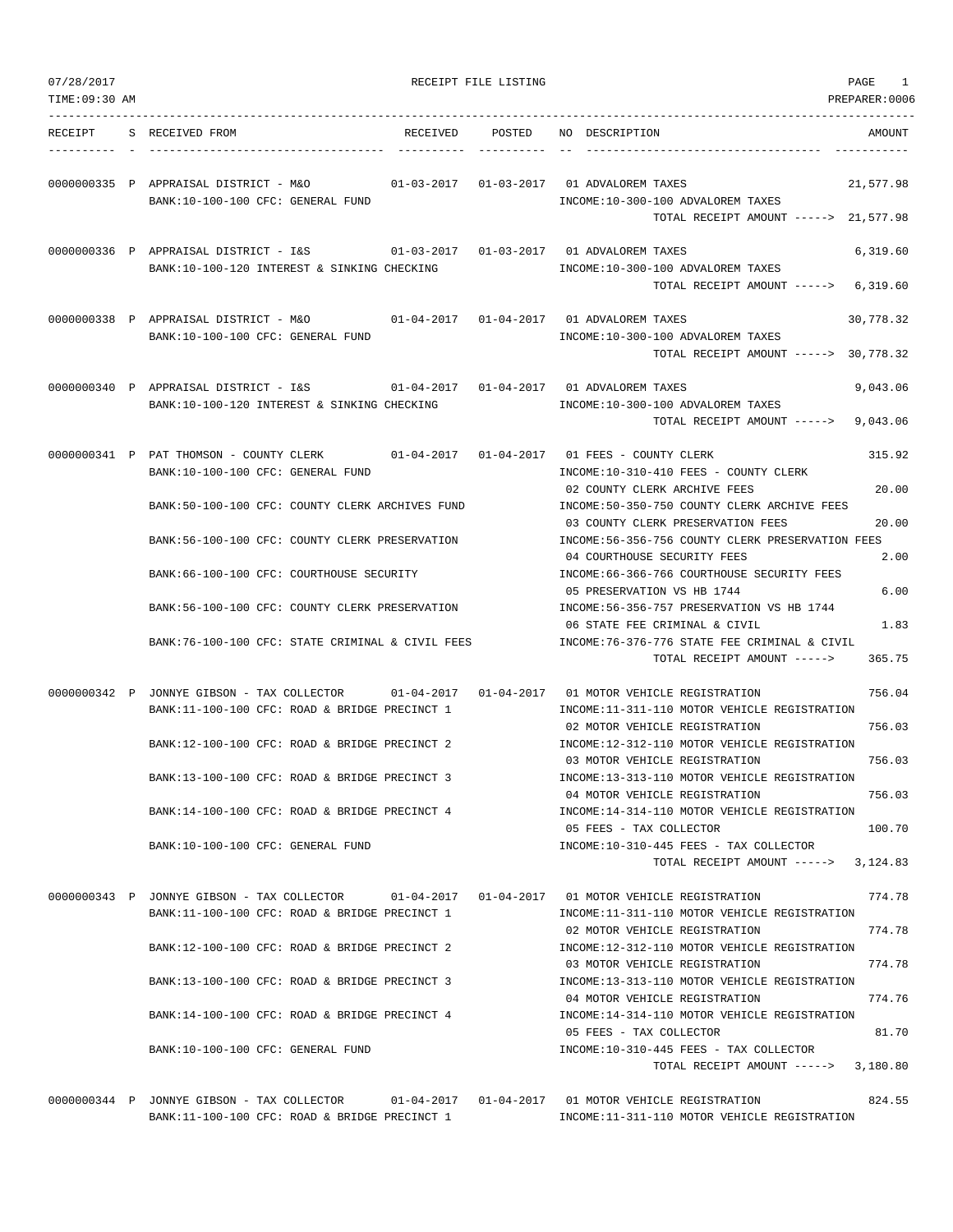| 07/28/2017     |                                                                                                           |                 | RECEIPT FILE LISTING |                                                                                     | PAGE          | 2      |
|----------------|-----------------------------------------------------------------------------------------------------------|-----------------|----------------------|-------------------------------------------------------------------------------------|---------------|--------|
| TIME: 09:30 AM |                                                                                                           |                 |                      |                                                                                     | PREPARER:0006 |        |
|                | RECEIPT S RECEIVED FROM                                                                                   | RECEIVED POSTED |                      | NO DESCRIPTION<br>--------------------------------------                            |               | AMOUNT |
| 0000000344     | Continued                                                                                                 |                 |                      | 02 MOTOR VEHICLE REGISTRATION                                                       |               | 824.54 |
|                | BANK:12-100-100 CFC: ROAD & BRIDGE PRECINCT 2                                                             |                 |                      | INCOME:12-312-110 MOTOR VEHICLE REGISTRATION<br>03 MOTOR VEHICLE REGISTRATION       |               | 824.54 |
|                | BANK:13-100-100 CFC: ROAD & BRIDGE PRECINCT 3                                                             |                 |                      | INCOME:13-313-110 MOTOR VEHICLE REGISTRATION<br>04 MOTOR VEHICLE REGISTRATION       |               | 824.54 |
|                | BANK:14-100-100 CFC: ROAD & BRIDGE PRECINCT 4                                                             |                 |                      | INCOME:14-314-110 MOTOR VEHICLE REGISTRATION                                        |               |        |
|                |                                                                                                           |                 |                      | 05 FEES - TAX COLLECTOR                                                             |               | 121.60 |
|                | BANK:10-100-100 CFC: GENERAL FUND                                                                         |                 |                      | INCOME:10-310-445 FEES - TAX COLLECTOR<br>TOTAL RECEIPT AMOUNT $---2$ 3,419.77      |               |        |
|                | 0000000345 P JONNYE GIBSON - TAX COLLECTOR 01-04-2017 01-04-2017 01 MOTOR VEHICLE REGISTRATION            |                 |                      |                                                                                     |               | 847.95 |
|                | BANK:11-100-100 CFC: ROAD & BRIDGE PRECINCT 1                                                             |                 |                      | INCOME:11-311-110 MOTOR VEHICLE REGISTRATION                                        |               |        |
|                | BANK:12-100-100 CFC: ROAD & BRIDGE PRECINCT 2                                                             |                 |                      | 02 MOTOR VEHICLE REGISTRATION<br>INCOME:12-312-110 MOTOR VEHICLE REGISTRATION       |               | 847.95 |
|                |                                                                                                           |                 |                      | 03 MOTOR VEHICLE REGISTRATION                                                       |               | 847.95 |
|                | BANK:13-100-100 CFC: ROAD & BRIDGE PRECINCT 3                                                             |                 |                      | INCOME:13-313-110 MOTOR VEHICLE REGISTRATION<br>04 MOTOR VEHICLE REGISTRATION       |               | 847.93 |
|                | BANK:14-100-100 CFC: ROAD & BRIDGE PRECINCT 4                                                             |                 |                      | INCOME:14-314-110 MOTOR VEHICLE REGISTRATION<br>05 FEES - TAX COLLECTOR             |               | 129.20 |
|                | BANK:10-100-100 CFC: GENERAL FUND                                                                         |                 |                      | INCOME:10-310-445 FEES - TAX COLLECTOR                                              |               |        |
|                |                                                                                                           |                 |                      | TOTAL RECEIPT AMOUNT -----> 3,520.98                                                |               |        |
|                | $0000000346$ P JONNYE GIBSON - TAX COLLECTOR $01-04-2017$ $01-04-2017$ 01 FEES - TAX COLLECTOR            |                 |                      |                                                                                     |               | 30.00  |
|                | BANK:10-100-100 CFC: GENERAL FUND                                                                         |                 |                      | $INCOME: 10-310-447$ FEES - TITLE<br>TOTAL RECEIPT AMOUNT ----->                    |               | 30.00  |
|                | 0000000347 P JONNYE GIBSON - TAX COLLECTOR 01-04-2017 01-04-2017 01 FEES - TAX COLLECTOR                  |                 |                      |                                                                                     |               | 30.00  |
|                | BANK:10-100-100 CFC: GENERAL FUND                                                                         |                 |                      | $INCOME: 10-310-447$ FEES - TITLE<br>TOTAL RECEIPT AMOUNT ----->                    |               | 30.00  |
|                |                                                                                                           |                 |                      |                                                                                     |               |        |
|                | 0000000348 P JONNYE GIBSON - TAX COLLECTOR<br>BANK:10-100-100 CFC: GENERAL FUND                           |                 |                      | $01-04-2017$ $01-04-2017$ 01 FEES - TAX COLLECTOR<br>INCOME:10-310-447 FEES - TITLE |               | 20.00  |
|                |                                                                                                           |                 |                      | TOTAL RECEIPT AMOUNT ----->                                                         |               | 20.00  |
|                | 0000000349 P JONNYE GIBSON - TAX COLLECTOR 01-04-2017 01-04-2017 01 INTEREST EARNED                       |                 |                      |                                                                                     |               | 1.09   |
|                | BANK:10-100-100 CFC: GENERAL FUND                                                                         |                 |                      | INCOME:10-300-180 INTEREST EARNED                                                   |               |        |
|                |                                                                                                           |                 |                      | TOTAL RECEIPT AMOUNT ----->                                                         |               | 1.09   |
|                | 0000000350 P ANGIE PIPPIN - JP 01-04-2017 01-04-2017 01 FEES - JP #1<br>BANK:10-100-100 CFC: GENERAL FUND |                 |                      |                                                                                     |               | 123.03 |
|                |                                                                                                           |                 |                      | INCOME:10-310-430 FEES - JP #1<br>02 COURTHOUSE SECURITY FEES                       |               | 1.24   |
|                | BANK:66-100-100 CFC: COURTHOUSE SECURITY                                                                  |                 |                      | INCOME:66-366-766 COURTHOUSE SECURITY FEES<br>03 STATE FEE CRIMINAL & CIVIL         |               | 100.01 |
|                | BANK:76-100-100 CFC: STATE CRIMINAL & CIVIL FEES                                                          |                 |                      | INCOME: 76-376-776 STATE FEE CRIMINAL & CIVIL<br>04 JUSTICE COURT TECH FEES         |               | 5.74   |
|                | BANK:82-100-100 CFC: JUSTICE COURT TECH CHECKING                                                          |                 |                      | INCOME:82-380-820 JUSTICE COURT TECH FEES                                           |               |        |
|                | BANK:10-100-100 CFC: GENERAL FUND                                                                         |                 |                      | 05 JUROR REIMBURSEMENT<br>INCOME:10-300-216 JUROR REIMBURSEMENT                     |               | 4.98   |
|                |                                                                                                           |                 |                      | TOTAL RECEIPT AMOUNT ----->                                                         |               | 235.00 |
|                | 0000000351 P ANGIE PIPPIN - JP                                                                            |                 |                      |                                                                                     |               | 138.90 |
|                | BANK:10-100-100 CFC: GENERAL FUND                                                                         |                 |                      | INCOME:10-310-430 FEES - JP #1<br>02 COURTHOUSE SECURITY FEES                       |               | 1.00   |
|                | BANK:66-100-100 CFC: COURTHOUSE SECURITY                                                                  |                 |                      | INCOME:66-366-766 COURTHOUSE SECURITY FEES                                          |               |        |
|                | BANK:76-100-100 CFC: STATE CRIMINAL & CIVIL FEES                                                          |                 |                      | 03 STATE FEE CRIMINAL & CIVIL<br>INCOME:76-376-776 STATE FEE CRIMINAL & CIVIL       |               | 81.50  |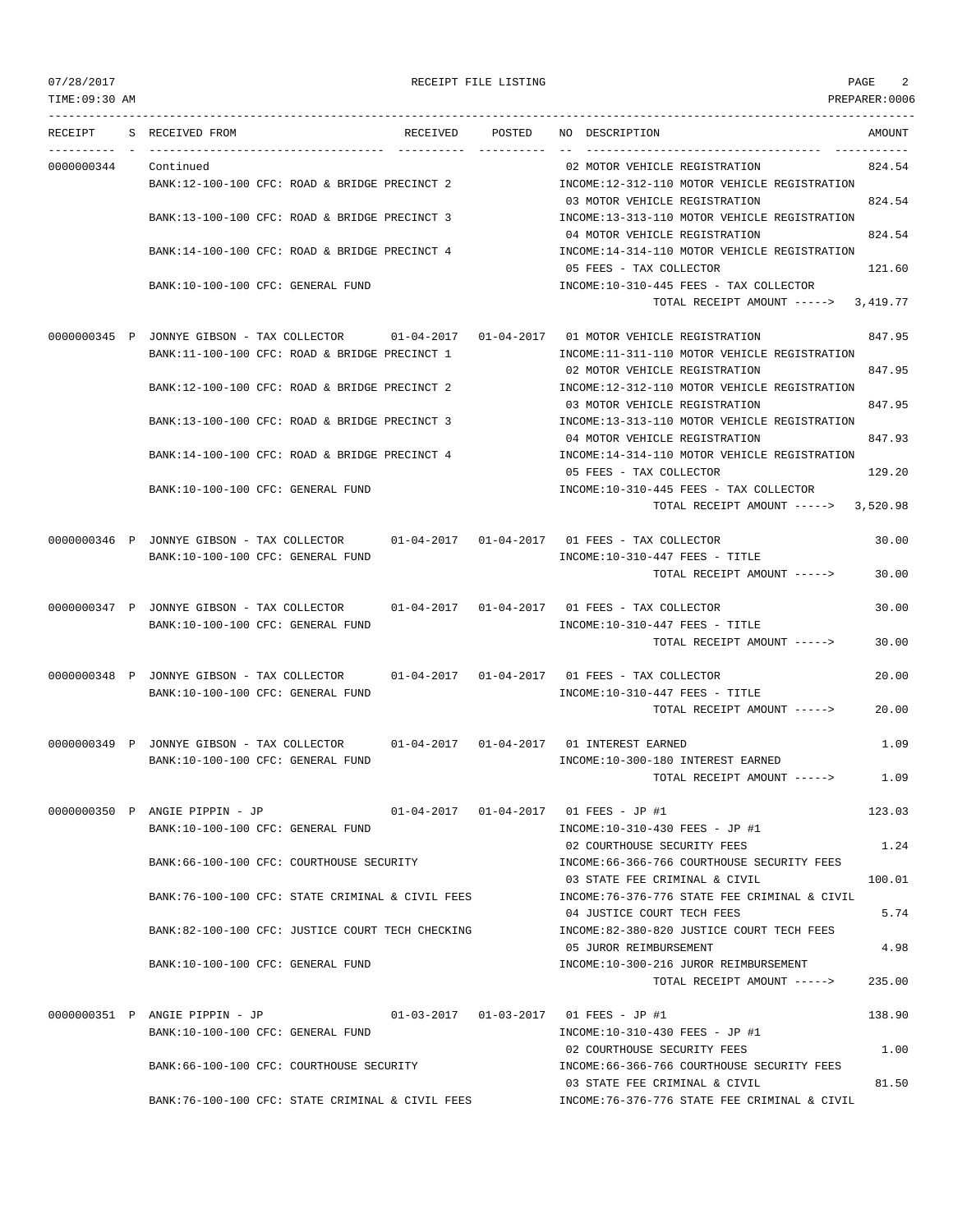| 07/28/2017 |  |  |  |  |
|------------|--|--|--|--|
|------------|--|--|--|--|

| 07/28/2017     | RECEIPT FILE LISTING                                                            | 3<br>PAGE                                                                             |
|----------------|---------------------------------------------------------------------------------|---------------------------------------------------------------------------------------|
| TIME: 09:30 AM |                                                                                 | PREPARER:0006                                                                         |
|                | RECEIPT S RECEIVED FROM<br>RECEIVED POSTED                                      | NO DESCRIPTION<br>AMOUNT                                                              |
| 0000000351     | Continued                                                                       | 04 JUSTICE COURT TECH FEES<br>4.60                                                    |
|                | BANK:82-100-100 CFC: JUSTICE COURT TECH CHECKING                                | INCOME:82-380-820 JUSTICE COURT TECH FEES                                             |
|                |                                                                                 | 4.00<br>05 JUROR REIMBURSEMENT                                                        |
|                | BANK:10-100-100 CFC: GENERAL FUND                                               | INCOME:10-300-216 JUROR REIMBURSEMENT                                                 |
|                |                                                                                 | TOTAL RECEIPT AMOUNT -----><br>230.00                                                 |
|                | $01 - 03 - 2017$ $01 - 03 - 2017$<br>0000000352 P GINA PASLEY - DISTRICT CLERK  | 01 FEES - COUNTY & DISTRICT COURT<br>15.00                                            |
|                | BANK:10-100-100 CFC: GENERAL FUND                                               | INCOME:10-310-420 FEES - COUNTY & DISTRICT COURT                                      |
|                |                                                                                 | 79.00<br>02 FEES - DISTRICT CLERK                                                     |
|                | BANK:10-100-100 CFC: GENERAL FUND                                               | INCOME:10-310-425 FEES - DISTRICT CLERK                                               |
|                |                                                                                 | 15.00<br>03 FEES - SHERIFF                                                            |
|                | BANK:10-100-100 CFC: GENERAL FUND                                               | INCOME:10-310-455 FEES - SHERIFF                                                      |
|                |                                                                                 | 04 RECORDS PRESERVATION FEES<br>10.00                                                 |
|                | BANK:30-100-100 CFC: COURT RECORDS PRES FUND                                    | INCOME: 30-330-730 RECORDS PRESERVATION FEES                                          |
|                |                                                                                 | 05 DIST COURT REC TECH FEES<br>10.00                                                  |
|                | BANK:36-100-100 CFC: DIST COURT RECORDS TECH FUND                               | INCOME: 36-336-736 DIST COURT REC TECH FEES<br>35.00<br>06 LAW LIBRARY FEES           |
|                | BANK:60-100-100 CFC: LAW LIBRARY                                                | INCOME:60-360-760 LAW LIBRARY FEES                                                    |
|                |                                                                                 | 07 DIST CLERK PRESERVATION FEES<br>5.00                                               |
|                | BANK:63-100-100 CFC: DISTRICT CLERK PRESERVATION                                | INCOME:63-363-763 DIST CLERK PRESERVATION FEES                                        |
|                |                                                                                 | 08 COURTHOUSE SECURITY FEES<br>5.00                                                   |
|                | BANK:66-100-100 CFC: COURTHOUSE SECURITY                                        | INCOME: 66-366-766 COURTHOUSE SECURITY FEES                                           |
|                |                                                                                 | 5.00<br>09 COUNTY PRESERVATION FEES                                                   |
|                | BANK:68-100-100 CFC: COUNTY PRESERVATION                                        | INCOME:68-368-768 COUNTY PRESERVATION FEES<br>137.00<br>10 STATE FEE CRIMINAL & CIVIL |
|                | BANK:76-100-100 CFC: STATE CRIMINAL & CIVIL FEES                                | INCOME:76-376-776 STATE FEE CRIMINAL & CIVIL                                          |
|                |                                                                                 | TOTAL RECEIPT AMOUNT -----><br>316.00                                                 |
|                | $01 - 04 - 2017$ $01 - 04 - 2017$<br>0000000353 P GINA PASLEY - DISTRICT CLERK  | 2.00<br>01 FEES - DISTRICT CLERK                                                      |
|                | BANK:10-100-100 CFC: GENERAL FUND                                               | INCOME:10-310-425 FEES - DISTRICT CLERK                                               |
|                |                                                                                 | TOTAL RECEIPT AMOUNT -----><br>2.00                                                   |
|                | 0000000354 P PAT THOMSON - COUNTY CLERK                                         | 01-04-2017   01-04-2017   01   FEES - COUNTY CLERK<br>138.17                          |
|                | BANK:10-100-100 CFC: GENERAL FUND                                               | INCOME:10-310-410 FEES - COUNTY CLERK                                                 |
|                |                                                                                 | 02 COUNTY CLERK ARCHIVE FEES<br>60.00                                                 |
|                | BANK:50-100-100 CFC: COUNTY CLERK ARCHIVES FUND                                 | INCOME:50-350-750 COUNTY CLERK ARCHIVE FEES                                           |
|                |                                                                                 | 03 COUNTY CLERK PRESERVATION FEES<br>60.00                                            |
|                | BANK:56-100-100 CFC: COUNTY CLERK PRESERVATION                                  | INCOME:56-356-756 COUNTY CLERK PRESERVATION FEES                                      |
|                |                                                                                 | 6.00<br>04 COURTHOUSE SECURITY FEES                                                   |
|                | BANK:66-100-100 CFC: COURTHOUSE SECURITY                                        | INCOME:66-366-766 COURTHOUSE SECURITY FEES<br>1.00                                    |
|                | BANK:56-100-100 CFC: COUNTY CLERK PRESERVATION                                  | 05 PRESERVATION VS HB 1744<br>INCOME: 56-356-757 PRESERVATION VS HB 1744              |
|                |                                                                                 | 06 STATE FEE CRIMINAL & CIVIL<br>1.83                                                 |
|                | BANK:76-100-100 CFC: STATE CRIMINAL & CIVIL FEES                                | INCOME:76-376-776 STATE FEE CRIMINAL & CIVIL                                          |
|                |                                                                                 | TOTAL RECEIPT AMOUNT -----><br>267.00                                                 |
|                | 0000000355 P APPRAISAL DISTRICT - M&O                                           | 44,530.21                                                                             |
|                | BANK:10-100-100 CFC: GENERAL FUND                                               | INCOME:10-300-100 ADVALOREM TAXES                                                     |
|                |                                                                                 | TOTAL RECEIPT AMOUNT -----> 44,530.21                                                 |
|                |                                                                                 |                                                                                       |
|                | 0000000356 P APPRAISAL DISTRICT - I&S                                           | 01-05-2017   01-05-2017   01 ADVALOREM TAXES<br>13,003.64                             |
|                | BANK:10-100-120 INTEREST & SINKING CHECKING                                     | INCOME:10-300-100 ADVALOREM TAXES                                                     |
|                |                                                                                 | TOTAL RECEIPT AMOUNT -----> 13,003.64                                                 |
|                |                                                                                 | 5.00                                                                                  |
|                | 0000000357 P JONNYE GIBSON - TAX COLLECTOR<br>BANK:10-100-100 CFC: GENERAL FUND | $01-06-2017$ $01-06-2017$ 01 FEES - TAX COLLECTOR<br>INCOME:10-310-447 FEES - TITLE   |
|                |                                                                                 | 5.00<br>TOTAL RECEIPT AMOUNT ----->                                                   |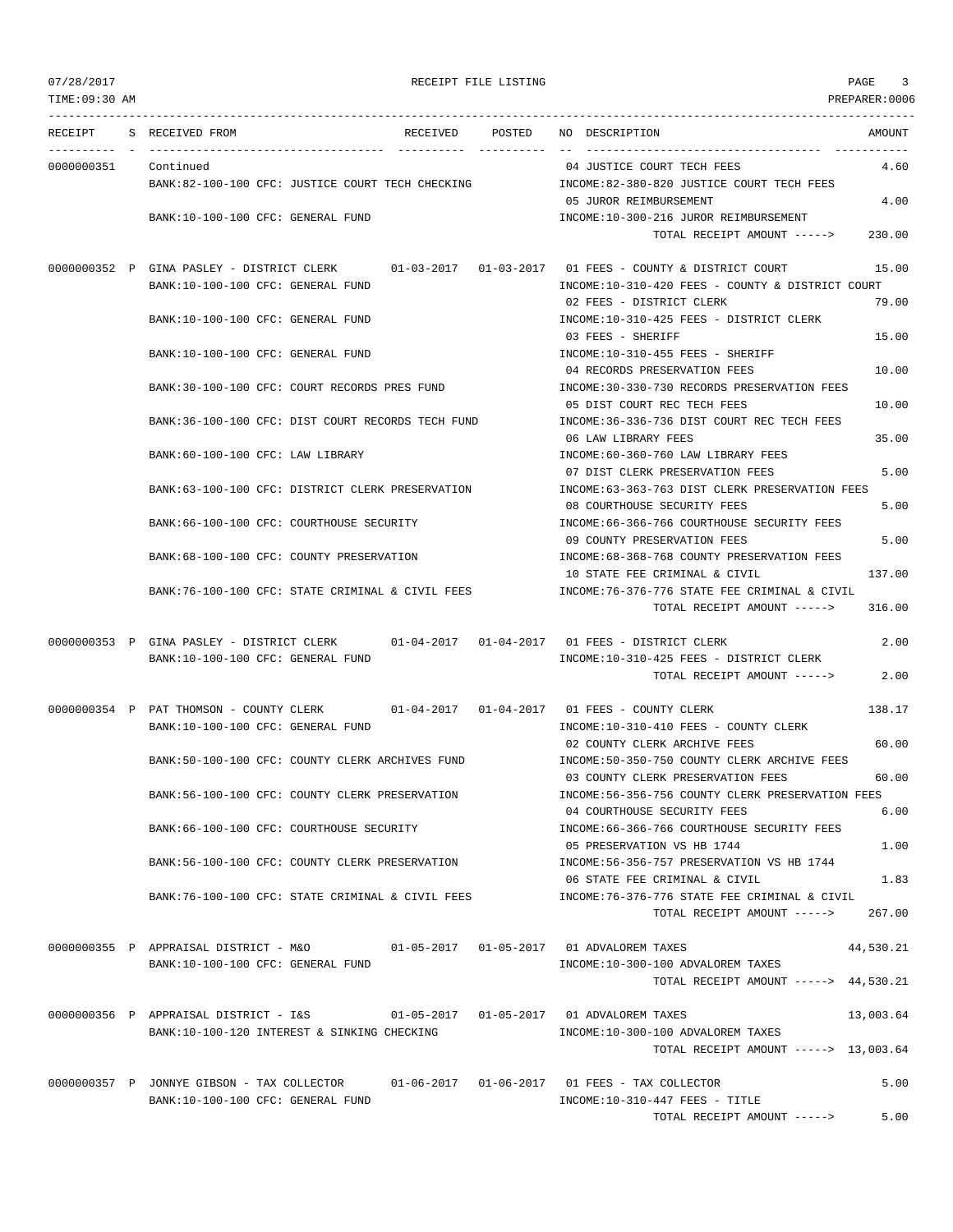| 07/28/2017     |                                                                                                                               | RECEIPT FILE LISTING |                                                                                                                              | PAGE<br>4            |
|----------------|-------------------------------------------------------------------------------------------------------------------------------|----------------------|------------------------------------------------------------------------------------------------------------------------------|----------------------|
| TIME: 09:30 AM |                                                                                                                               |                      |                                                                                                                              | PREPARER: 0006       |
| RECEIPT        | S RECEIVED FROM<br>RECEIVED                                                                                                   | POSTED               | NO DESCRIPTION                                                                                                               | AMOUNT               |
|                | 0000000362 P JONNYE GIBSON - TAX COLLECTOR 01-06-2017 01-06-2017 01 FEES - TAX COLLECTOR<br>BANK:10-100-100 CFC: GENERAL FUND |                      | $INCOME: 10-310-447$ FEES - TITLE<br>TOTAL RECEIPT AMOUNT ----->                                                             | 10.00<br>10.00       |
|                | 0000000365 P APPRAISAL DISTRICT - M&O<br>BANK:10-100-100 CFC: GENERAL FUND                                                    |                      | 01-06-2017   01-06-2017   01 ADVALOREM TAXES<br>INCOME:10-300-100 ADVALOREM TAXES<br>TOTAL RECEIPT AMOUNT -----> 17,590.96   | 17,590.96            |
|                | BANK:10-100-120 INTEREST & SINKING CHECKING                                                                                   |                      | INCOME:10-300-100 ADVALOREM TAXES<br>TOTAL RECEIPT AMOUNT ----->                                                             | 5,168.76<br>5,168.76 |
|                | 0000000367 P ANGIE PIPPIN - JP<br>BANK:10-100-100 CFC: GENERAL FUND                                                           |                      | 01-05-2017  01-05-2017  01 FEES - JP #1<br>INCOME:10-310-430 FEES - JP #1<br>02 COURTHOUSE SECURITY FEES                     | 182.90<br>2.00       |
|                | BANK:66-100-100 CFC: COURTHOUSE SECURITY<br>BANK:76-100-100 CFC: STATE CRIMINAL & CIVIL FEES                                  |                      | INCOME:66-366-766 COURTHOUSE SECURITY FEES<br>03 STATE FEE CRIMINAL & CIVIL<br>INCOME: 76-376-776 STATE FEE CRIMINAL & CIVIL | 132.60               |
|                | BANK:82-100-100 CFC: JUSTICE COURT TECH CHECKING                                                                              |                      | 04 JUSTICE COURT TECH FEES<br>INCOME:82-380-820 JUSTICE COURT TECH FEES                                                      | 9.50                 |
|                | BANK:10-100-100 CFC: GENERAL FUND                                                                                             |                      | 05 JUROR REIMBURSEMENT<br>INCOME:10-300-216 JUROR REIMBURSEMENT<br>TOTAL RECEIPT AMOUNT ----->                               | 8.00<br>335.00       |
|                | 0000000368 P PAT THOMSON - COUNTY CLERK                                                                                       |                      | $01-05-2017$ $01-05-2017$ 01 FEES - COUNTY CLERK                                                                             | 183.00               |
|                | BANK:10-100-100 CFC: GENERAL FUND<br>BANK:50-100-100 CFC: COUNTY CLERK ARCHIVES FUND                                          |                      | INCOME:10-310-410 FEES - COUNTY CLERK<br>02 COUNTY CLERK ARCHIVE FEES<br>INCOME:50-350-750 COUNTY CLERK ARCHIVE FEES         | 90.00                |
|                | BANK:56-100-100 CFC: COUNTY CLERK PRESERVATION                                                                                |                      | 03 COUNTY CLERK PRESERVATION FEES<br>INCOME:56-356-756 COUNTY CLERK PRESERVATION FEES                                        | 90.00                |
|                | BANK:66-100-100 CFC: COURTHOUSE SECURITY                                                                                      |                      | 04 COURTHOUSE SECURITY FEES<br>INCOME:66-366-766 COURTHOUSE SECURITY FEES<br>TOTAL RECEIPT AMOUNT ----->                     | 9.00<br>372.00       |
|                | 0000000369 P TAC - RISK MANAGEMENT - WC CLAIM 01-06-2017 01-06-2017 01 SALARY - DEPUTY<br>BANK:10-100-100 CFC: GENERAL FUND   |                      | $INCOME:10-580-110 SALARY - DEPUTY$                                                                                          | 539.02               |
|                |                                                                                                                               |                      | TOTAL RECEIPT AMOUNT ----->                                                                                                  | 539.02               |
|                | 0000000370 P EMILIA GARCIA - SENIOR CITIZENS 01-06-2017 01-06-2017 01 FOOD DONATIONS<br>BANK: 78-100-100 CFC: SENIOR CITIZENS |                      | INCOME: 78-378-712 FOOD DONATIONS<br>TOTAL RECEIPT AMOUNT ----->                                                             | 40.00<br>40.00       |
|                | 0000000371 P EMILIA GARCIA - SENIOR CITIZENS 01-06-2017 01-06-2017 01 FOOD DONATIONS                                          |                      |                                                                                                                              | 42.50                |
|                | BANK:78-100-100 CFC: SENIOR CITIZENS                                                                                          |                      | INCOME: 78-378-712 FOOD DONATIONS<br>TOTAL RECEIPT AMOUNT ----->                                                             | 42.50                |
|                | 0000000372 P EMILIA GARCIA - SENIOR CITIZENS 01-06-2017 01-06-2017 01 FOOD DONATIONS<br>BANK: 78-100-100 CFC: SENIOR CITIZENS |                      | INCOME: 78-378-712 FOOD DONATIONS                                                                                            | 34.00                |
|                |                                                                                                                               |                      | TOTAL RECEIPT AMOUNT ----->                                                                                                  | 34.00                |
|                | 0000000376 P PAT THOMSON - COUNTY CLERK<br>BANK:10-100-100 CFC: GENERAL FUND                                                  |                      | INCOME:10-310-410 FEES - COUNTY CLERK<br>02 COUNTY CLERK ARCHIVE FEES                                                        | 80.00<br>40.00       |
|                | BANK:50-100-100 CFC: COUNTY CLERK ARCHIVES FUND                                                                               |                      | INCOME:50-350-750 COUNTY CLERK ARCHIVE FEES<br>03 COUNTY CLERK PRESERVATION FEES                                             | 40.00                |
|                | BANK:56-100-100 CFC: COUNTY CLERK PRESERVATION                                                                                |                      | INCOME:56-356-756 COUNTY CLERK PRESERVATION FEES                                                                             |                      |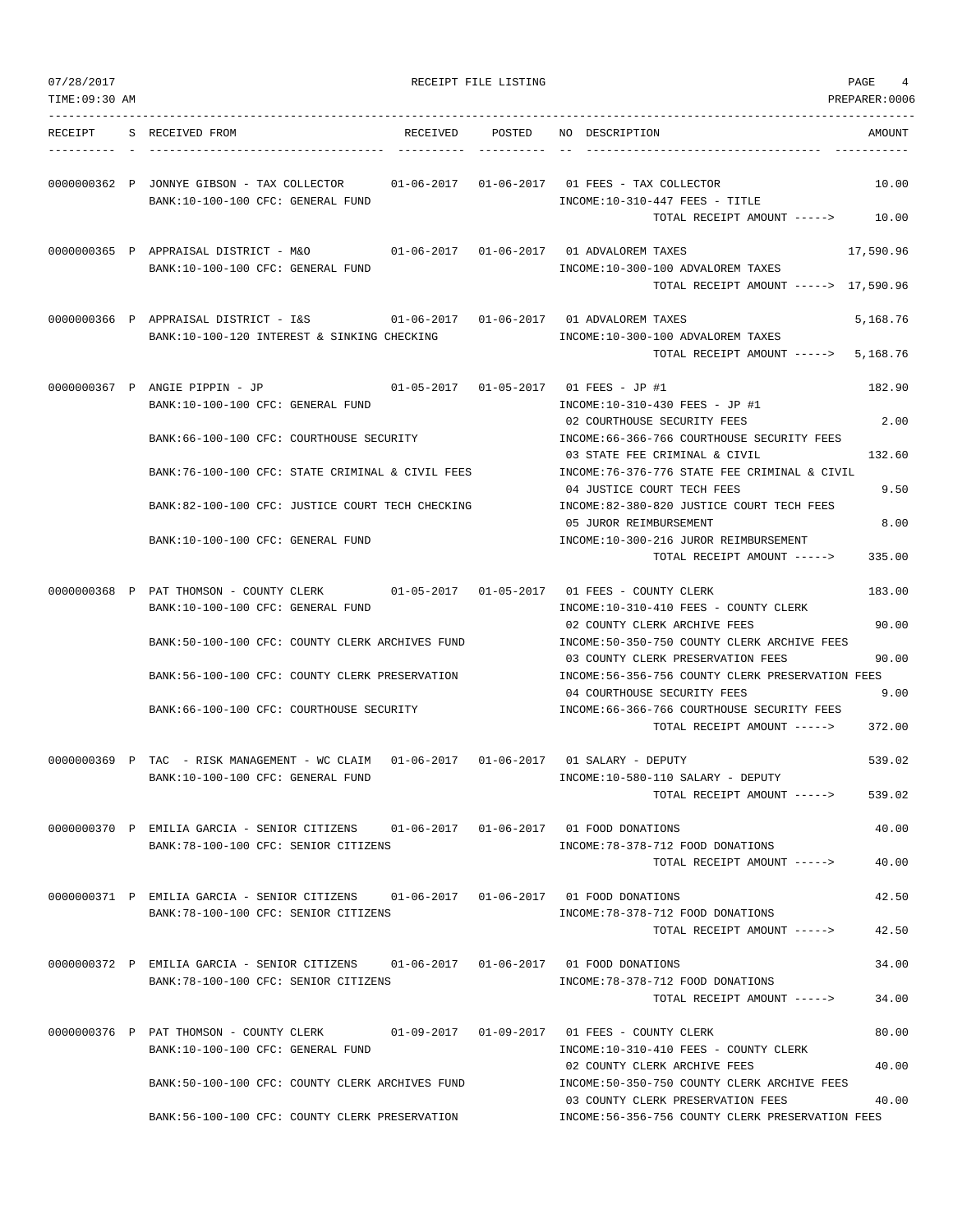TIME:09:30 AM PREPARER:0006 --------------------------------------------------------------------------------------------------------------------------------- RECEIPT S RECEIVED FROM RECEIVED POSTED NO DESCRIPTION AMOUNT ---------- - ----------------------------------- ---------- ---------- -- ----------------------------------- ----------- 0000000376 Continued 04 COURTHOUSE SECURITY FEES 4.00 BANK:66-100-100 CFC: COURTHOUSE SECURITY INCOME:66-366-766 COURTHOUSE SECURITY FEES TOTAL RECEIPT AMOUNT -----> 164.00 0000000377 P ANGIE PIPPIN - JP 01-09-2017 01-09-2017 01 FEES - JP #1 533.14 BANK:10-100-100 CFC: GENERAL FUND INCOME:10-310-430 FEES - JP #1 02 COURTHOUSE SECURITY FEES 1.21 BANK:66-100-100 CFC: COURTHOUSE SECURITY INCOME:66-366-766 COURTHOUSE SECURITY FEES 03 STATE FEE CRIMINAL & CIVIL 97.20 BANK:76-100-100 CFC: STATE CRIMINAL & CIVIL FEES INCOME:76-376-776 STATE FEE CRIMINAL & CIVIL 04 JUSTICE COURT TECH FEES 5.62 BANK:82-100-100 CFC: JUSTICE COURT TECH CHECKING INCOME:82-380-820 JUSTICE COURT TECH FEES 05 JUROR REIMBURSEMENT 4.83 BANK:10-100-100 CFC: GENERAL FUND INCOME:10-300-216 JUROR REIMBURSEMENT TOTAL RECEIPT AMOUNT  $--- 5$  642.00 0000000378 P ANGIE PIPPIN - JP 01-09-2017 01-09-2017 01 FEES - JP #1 247.75 BANK:10-100-100 CFC: GENERAL FUND INCOME:10-310-430 FEES - JP #1 02 COURTHOUSE SECURITY FEES 3.38 BANK:66-100-100 CFC: COURTHOUSE SECURITY INCOME:66-366-766 COURTHOUSE SECURITY FEES 03 STATE FEE CRIMINAL & CIVIL 241.51 BANK:76-100-100 CFC: STATE CRIMINAL & CIVIL FEES INCOME:76-376-776 STATE FEE CRIMINAL & CIVIL 04 JUSTICE COURT TECH FEES 15.86 BANK:82-100-100 CFC: JUSTICE COURT TECH CHECKING INCOME:82-380-820 JUSTICE COURT TECH FEES 05 JUROR REIMBURSEMENT 13.50 BANK:10-100-100 CFC: GENERAL FUND INCOME:10-300-216 JUROR REIMBURSEMENT TOTAL RECEIPT AMOUNT -----> 522.00 0000000379 P EMILIA GARCIA - SENIOR CITIZENS 01-09-2017 01-09-2017 01 FOOD DONATIONS 35.00 BANK:78-100-100 CFC: SENIOR CITIZENS INCOME:78-378-712 FOOD DONATIONS TOTAL RECEIPT AMOUNT -----> 35.00 0000000380 P EMILIA GARCIA - SENIOR CITIZENS 01-09-2017 01-09-2017 01 FOOD DONATIONS 453.70 BANK:78-100-100 CFC: SENIOR CITIZENS INCOME:78-378-712 FOOD DONATIONS TOTAL RECEIPT AMOUNT -----> 453.70 0000000381 P FISHER COUNTY APPRAISAL DISTRICT 01-10-2017 01-10-2017 01 BUILDING RENT 10.00 BANK:10-100-100 CFC: GENERAL FUND INCOME:10-300-713 BUILDING RENT TOTAL RECEIPT AMOUNT -----> 10.00 0000000382 P MICHAEL HALL 01-10-2017 01-10-2017 01 TRAVEL/SCHOOL/TUITION 140.00 BANK:10-100-100 CFC: GENERAL FUND INCOME:10-460-300 TRAVEL/SCHOOL/TUITION TOTAL RECEIPT AMOUNT -----> 140.00 0000000383 P PAT THOMSON - COUNTY CLERK 01-10-2017 01-10-2017 01 FEES - COUNTY CLERK 335.00 BANK:10-100-100 CFC: GENERAL FUND SANK:10-310-410 FEES - COUNTY CLERK 02 COUNTY CLERK ARCHIVE FEES 100.00 BANK:50-100-100 CFC: COUNTY CLERK ARCHIVES FUND INCOME:50-350-750 COUNTY CLERK ARCHIVE FEES 03 COUNTY CLERK PRESERVATION FEES 100.00 BANK:56-100-100 CFC: COUNTY CLERK PRESERVATION INCOME:56-356-756 COUNTY CLERK PRESERVATION FEES 04 COURTHOUSE SECURITY FEES 10.00 BANK:66-100-100 CFC: COURTHOUSE SECURITY INCOME:66-366-766 COURTHOUSE SECURITY FEES TOTAL RECEIPT AMOUNT -----> 545.00 0000000384 P APPRAISAL DISTRICT - M&O 01-10-2017 01-10-2017 01 ADVALOREM TAXES 53,461.15

BANK:10-100-100 CFC: GENERAL FUND INCOME:10-300-100 ADVALOREM TAXES TOTAL RECEIPT AMOUNT -----> 53,461.15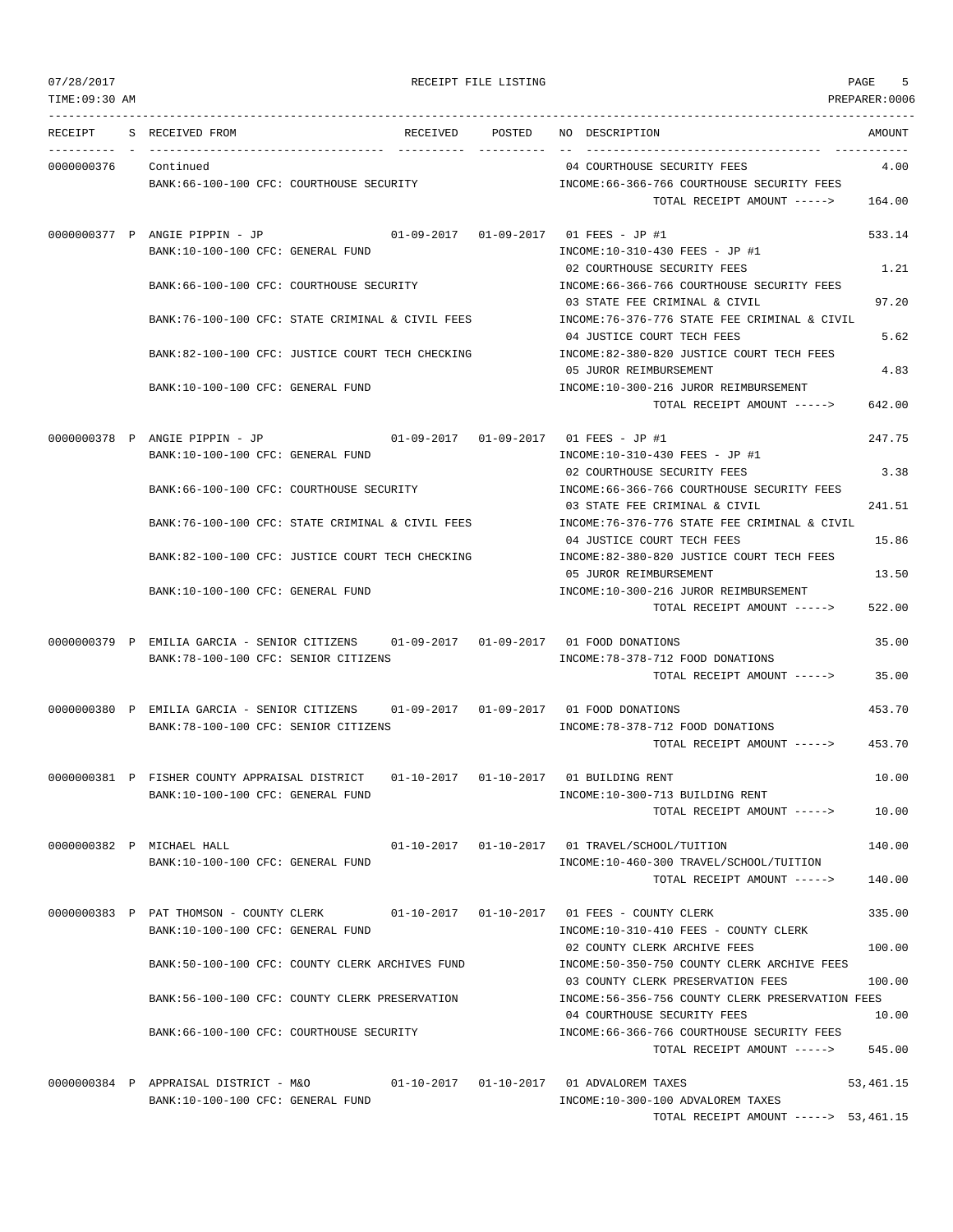| 07/28/2017<br>TIME: 09:30 AM |                                                                                                                           |          | RECEIPT FILE LISTING |                                                                                                                                        | PAGE<br>6<br>PREPARER:0006 |
|------------------------------|---------------------------------------------------------------------------------------------------------------------------|----------|----------------------|----------------------------------------------------------------------------------------------------------------------------------------|----------------------------|
| RECEIPT                      | S RECEIVED FROM                                                                                                           | RECEIVED | POSTED               | NO DESCRIPTION                                                                                                                         | AMOUNT                     |
|                              | 0000000385 P APPRAISAL DISTRICT - I&S<br>BANK:10-100-120 INTEREST & SINKING CHECKING                                      |          |                      | 01-10-2017  01-10-2017  01 ADVALOREM TAXES<br>INCOME:10-300-100 ADVALOREM TAXES<br>TOTAL RECEIPT AMOUNT -----> 15,701.72               | 15,701.72                  |
|                              | 0000000388 P APPRAISAL DISTRICT - M&O<br>BANK:10-100-100 CFC: GENERAL FUND                                                |          |                      | 01-11-2017  01-11-2017  01 ADVALOREM TAXES<br>INCOME:10-300-100 ADVALOREM TAXES<br>TOTAL RECEIPT AMOUNT -----> 22,232.48               | 22, 232.48                 |
|                              | 0000000389 P APPRAISAL DISTRICT - I&S<br>BANK:10-100-120 INTEREST & SINKING CHECKING                                      |          |                      | INCOME:10-300-100 ADVALOREM TAXES<br>TOTAL RECEIPT AMOUNT ----->                                                                       | 6,530.66<br>6,530.66       |
|                              | 0000000390 P TAYLOR COUNTY<br>BANK:10-100-100 CFC: GENERAL FUND                                                           |          |                      | 01-11-2017   01-11-2017   01 INMATE MEDICAL<br>INCOME:10-580-614 INMATE MEDICAL<br>TOTAL RECEIPT AMOUNT ----->                         | 771.04<br>771.04           |
|                              | 0000000391 P PAT THOMSON - COUNTY CLERK 01-11-2017 01-11-2017 01 FEES - COUNTY CLERK<br>BANK:10-100-100 CFC: GENERAL FUND |          |                      | INCOME:10-310-410 FEES - COUNTY CLERK<br>02 COUNTY CLERK ARCHIVE FEES                                                                  | 235.00<br>30.00            |
|                              | BANK:50-100-100 CFC: COUNTY CLERK ARCHIVES FUND<br>BANK:56-100-100 CFC: COUNTY CLERK PRESERVATION                         |          |                      | INCOME: 50-350-750 COUNTY CLERK ARCHIVE FEES<br>03 COUNTY CLERK PRESERVATION FEES<br>INCOME: 56-356-756 COUNTY CLERK PRESERVATION FEES | 30.00                      |
|                              | BANK:66-100-100 CFC: COURTHOUSE SECURITY                                                                                  |          |                      | 04 COURTHOUSE SECURITY FEES<br>INCOME:66-366-766 COURTHOUSE SECURITY FEES<br>TOTAL RECEIPT AMOUNT ----->                               | 3.00<br>298.00             |
|                              | 0000000392 P ANGIE PIPPIN - JP<br>BANK:10-100-100 CFC: GENERAL FUND                                                       |          |                      | 01-11-2017  01-11-2017  01 FEES - JP #1<br>INCOME:10-310-430 FEES - JP #1<br>02 COURTHOUSE SECURITY FEES                               | 110.55<br>1.42             |
|                              | BANK:66-100-100 CFC: COURTHOUSE SECURITY<br>BANK:76-100-100 CFC: STATE CRIMINAL & CIVIL FEES                              |          |                      | INCOME: 66-366-766 COURTHOUSE SECURITY FEES<br>03 STATE FEE CRIMINAL & CIVIL<br>INCOME:76-376-776 STATE FEE CRIMINAL & CIVIL           | 125.84                     |
|                              | BANK:82-100-100 CFC: JUSTICE COURT TECH CHECKING                                                                          |          |                      | 04 JUSTICE COURT TECH FEES<br>INCOME:82-380-820 JUSTICE COURT TECH FEES<br>05 JUROR REIMBURSEMENT                                      | 6.52<br>5.67               |
|                              | BANK:10-100-100 CFC: GENERAL FUND                                                                                         |          |                      | INCOME:10-300-216 JUROR REIMBURSEMENT<br>TOTAL RECEIPT AMOUNT ----->                                                                   | 250.00                     |
|                              | 0000000393 P TAC - RISK MANAGEMENT POOL<br>BANK:10-100-100 CFC: GENERAL FUND                                              |          |                      | 01-12-2017   01-12-2017   01 SALARY - DEPUTY<br>INCOME:10-580-110 SALARY - DEPUTY<br>TOTAL RECEIPT AMOUNT ----->                       | 539.02<br>539.02           |
|                              | 0000000394 P PAT THOMSON - COUNTY CLERK<br>BANK:10-100-100 CFC: GENERAL FUND                                              |          |                      | INCOME:10-310-410 FEES - COUNTY CLERK                                                                                                  | 198.37                     |
|                              | BANK:50-100-100 CFC: COUNTY CLERK ARCHIVES FUND                                                                           |          |                      | 02 COUNTY CLERK ARCHIVE FEES<br>INCOME:50-350-750 COUNTY CLERK ARCHIVE FEES<br>03 COUNTY CLERK PRESERVATION FEES                       | 50.00<br>50.00             |
|                              | BANK:56-100-100 CFC: COUNTY CLERK PRESERVATION                                                                            |          |                      | INCOME: 56-356-756 COUNTY CLERK PRESERVATION FEES<br>04 COURTHOUSE SECURITY FEES                                                       | 2.00                       |
|                              | BANK:66-100-100 CFC: COURTHOUSE SECURITY<br>BANK:56-100-100 CFC: COUNTY CLERK PRESERVATION                                |          |                      | INCOME: 66-366-766 COURTHOUSE SECURITY FEES<br>05 PRESERVATION VS HB 1744<br>INCOME: 56-356-757 PRESERVATION VS HB 1744                | 5.00                       |
|                              | BANK:76-100-100 CFC: STATE CRIMINAL & CIVIL FEES                                                                          |          |                      | 06 STATE FEE CRIMINAL & CIVIL<br>INCOME:76-376-776 STATE FEE CRIMINAL & CIVIL                                                          | 1.80                       |
|                              | BANK:76-100-100 CFC: STATE CRIMINAL & CIVIL FEES                                                                          |          |                      | 07 STATE FEE CRIMINAL & CIVIL<br>INCOME: 76-376-776 STATE FEE CRIMINAL & CIVIL<br>TOTAL RECEIPT AMOUNT ----->                          | 1.83<br>309.00             |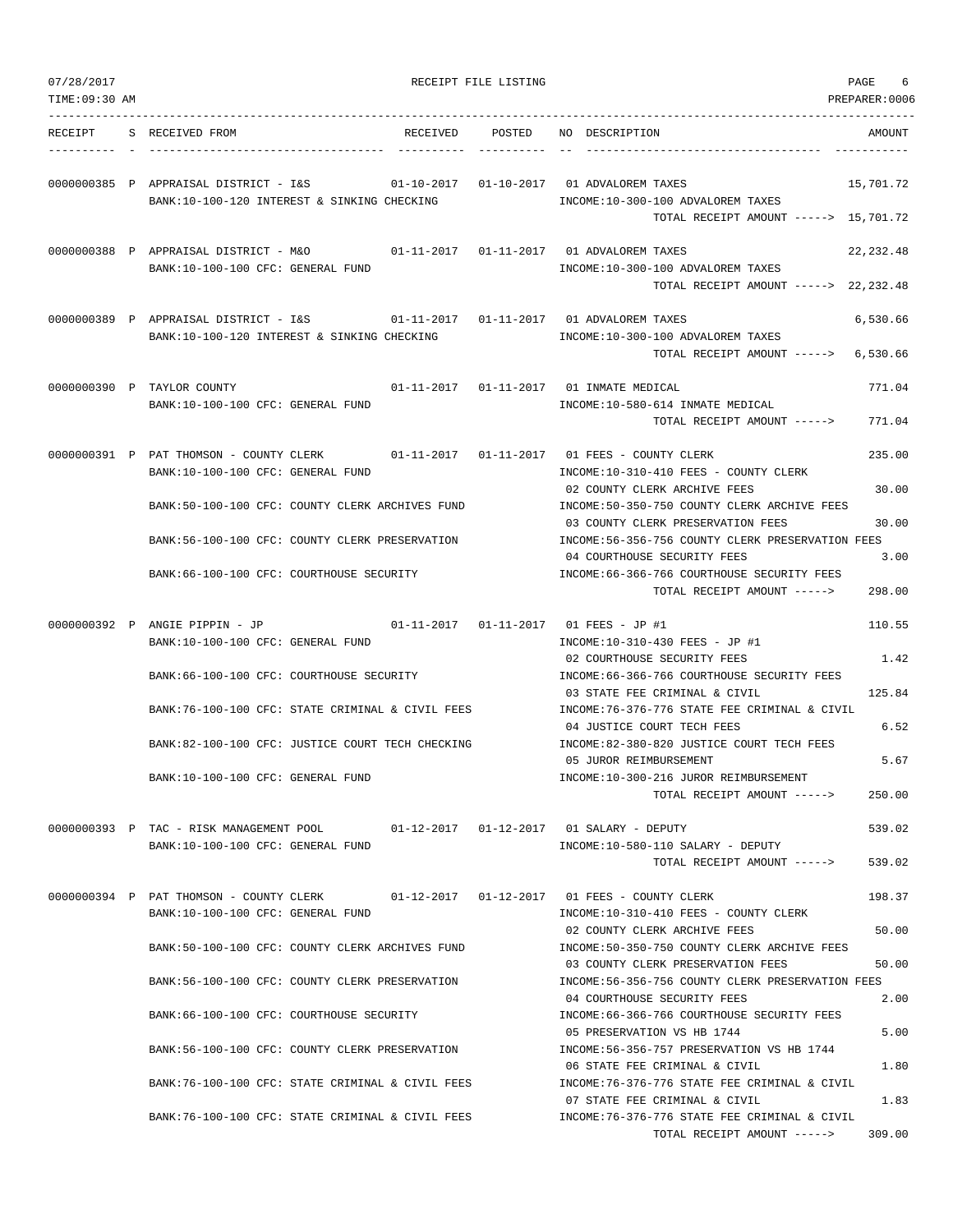| 07/28/2017     |                                                                                                   |                 | RECEIPT FILE LISTING |                                                                                                           | 7<br>PAGE      |
|----------------|---------------------------------------------------------------------------------------------------|-----------------|----------------------|-----------------------------------------------------------------------------------------------------------|----------------|
| TIME: 09:30 AM |                                                                                                   |                 |                      |                                                                                                           | PREPARER:0006  |
| RECEIPT        | S RECEIVED FROM                                                                                   | RECEIVED POSTED |                      | NO DESCRIPTION                                                                                            | AMOUNT         |
|                | 0000000395 P ANGIE PIPPIN - JP                                                                    |                 |                      | 01-12-2017   01-12-2017   01   JUROR REIMBURSEMENT                                                        | 5.09           |
|                | BANK:10-100-100 CFC: GENERAL FUND                                                                 |                 |                      | INCOME:10-300-216 JUROR REIMBURSEMENT<br>02 FEES - JP #1                                                  | 149.15         |
|                | BANK:10-100-100 CFC: GENERAL FUND<br>REPORT-CODE-MONTH-TITLE:101-01-JP-LINE 1                     |                 |                      | INCOME:10-310-430 FEES - JP #1                                                                            |                |
|                | BANK:66-100-100 CFC: COURTHOUSE SECURITY                                                          |                 |                      | 03 COURTHOUSE SECURITY FEES<br>INCOME: 66-366-766 COURTHOUSE SECURITY FEES                                | 1.28           |
|                | BANK:76-100-100 CFC: STATE CRIMINAL & CIVIL FEES                                                  |                 |                      | 04 STATE FEE CRIMINAL & CIVIL<br>INCOME: 76-376-776 STATE FEE CRIMINAL & CIVIL                            | 103.62         |
|                | BANK:82-100-100 CFC: JUSTICE COURT TECH CHECKING                                                  |                 |                      | 05 JUSTICE COURT TECH FEES<br>INCOME:82-380-820 JUSTICE COURT TECH FEES<br>TOTAL RECEIPT AMOUNT ----->    | 5.86<br>265.00 |
|                | 0000000396 P PAT THOMSON - COUNTY CLERK<br>BANK:10-100-100 CFC: GENERAL FUND                      |                 |                      | 01-11-2017   01-11-2017   01   FEES - COUNTY CLERK<br>INCOME:10-310-410 FEES - COUNTY CLERK               | 210.40         |
|                | BANK:50-100-100 CFC: COUNTY CLERK ARCHIVES FUND                                                   |                 |                      | 02 COUNTY CLERK ARCHIVE FEES<br>INCOME:50-350-750 COUNTY CLERK ARCHIVE FEES                               | 20.00          |
|                | BANK:56-100-100 CFC: COUNTY CLERK PRESERVATION                                                    |                 |                      | 03 COUNTY CLERK PRESERVATION FEES<br>INCOME:56-356-756 COUNTY CLERK PRESERVATION FEES                     | 20.00          |
|                | BANK:66-100-100 CFC: COURTHOUSE SECURITY                                                          |                 |                      | 04 COURTHOUSE SECURITY FEES<br>INCOME: 66-366-766 COURTHOUSE SECURITY FEES                                | 2.00           |
|                | BANK:56-100-100 CFC: COUNTY CLERK PRESERVATION                                                    |                 |                      | 05 PRESERVATION VS HB 1744<br>INCOME: 56-356-757 PRESERVATION VS HB 1744<br>06 STATE FEE CRIMINAL & CIVIL | 2.00<br>3.60   |
|                | BANK:76-100-100 CFC: STATE CRIMINAL & CIVIL FEES                                                  |                 |                      | INCOME:76-376-776 STATE FEE CRIMINAL & CIVIL<br>TOTAL RECEIPT AMOUNT ----->                               | 258.00         |
|                | 0000000397 P JONNYE GIBSON - TAX COLLECTOR<br>BANK:11-100-100 CFC: ROAD & BRIDGE PRECINCT 1       |                 |                      | 01-13-2017   01-13-2017   01 MOTOR VEHICLE REGISTRATION<br>INCOME:11-311-110 MOTOR VEHICLE REGISTRATION   | 1,009.54       |
|                | BANK:12-100-100 CFC: ROAD & BRIDGE PRECINCT 2                                                     |                 |                      | 02 MOTOR VEHICLE REGISTRATION<br>INCOME:12-312-110 MOTOR VEHICLE REGISTRATION                             | 1,009.54       |
|                | BANK:13-100-100 CFC: ROAD & BRIDGE PRECINCT 3                                                     |                 |                      | 03 MOTOR VEHICLE REGISTRATION<br>INCOME:13-313-110 MOTOR VEHICLE REGISTRATION                             | 1,009.54       |
|                | BANK:14-100-100 CFC: ROAD & BRIDGE PRECINCT 4                                                     |                 |                      | 04 MOTOR VEHICLE REGISTRATION<br>INCOME:14-314-110 MOTOR VEHICLE REGISTRATION                             | 1,009.54       |
|                | BANK:10-100-100 CFC: GENERAL FUND                                                                 |                 |                      | 05 FEES - TAX COLLECTOR<br>INCOME:10-310-445 FEES - TAX COLLECTOR                                         | 22.80          |
|                |                                                                                                   |                 |                      | TOTAL RECEIPT AMOUNT ----->                                                                               | 4,060.96       |
|                | 0000000398 P JONNYE GIBSON - TAX COLLECTOR<br>BANK:10-100-100 CFC: GENERAL FUND                   |                 |                      | INCOME:10-310-447 FEES - TITLE                                                                            | 15.00          |
|                |                                                                                                   |                 |                      | TOTAL RECEIPT AMOUNT ----->                                                                               | 15.00          |
|                | 0000000399 P JONNYE GIBSON - TAX COLLECTOR<br>BANK:10-100-100 CFC: GENERAL FUND                   |                 |                      | $01-13-2017$ $01-13-2017$ 01 FEES - TAX COLLECTOR<br>INCOME:10-310-447 FEES - TITLE                       | 15.00          |
|                |                                                                                                   |                 |                      | TOTAL RECEIPT AMOUNT ----->                                                                               | 15.00          |
|                | 0000000400 P GINA PASLEY - DISTRICT CLERK<br>BANK:10-100-100 CFC: GENERAL FUND                    |                 |                      | 01-13-2017   01-13-2017   01   FEES - DISTRICT CLERK<br>INCOME:10-310-425 FEES - DISTRICT CLERK           | 7.00           |
|                |                                                                                                   |                 |                      | TOTAL RECEIPT AMOUNT ----->                                                                               | 7.00           |
|                | 0000000401 P GINA PASLEY - DISTRICT CLERK<br>BANK:10-100-100 CFC: GENERAL FUND                    |                 |                      | INCOME:10-310-425 FEES - DISTRICT CLERK                                                                   | 4.00           |
|                |                                                                                                   |                 |                      | TOTAL RECEIPT AMOUNT ----->                                                                               | 4.00           |
|                | 0000000402 P GINA PASLEY - DISTRICT CLERK 01-13-2017 01-13-2017 01 FEES - COUNTY & DISTRICT COURT |                 |                      |                                                                                                           | 25.00          |

BANK:10-100-100 CFC: GENERAL FUND INCOME:10-310-420 FEES - COUNTY & DISTRICT COURT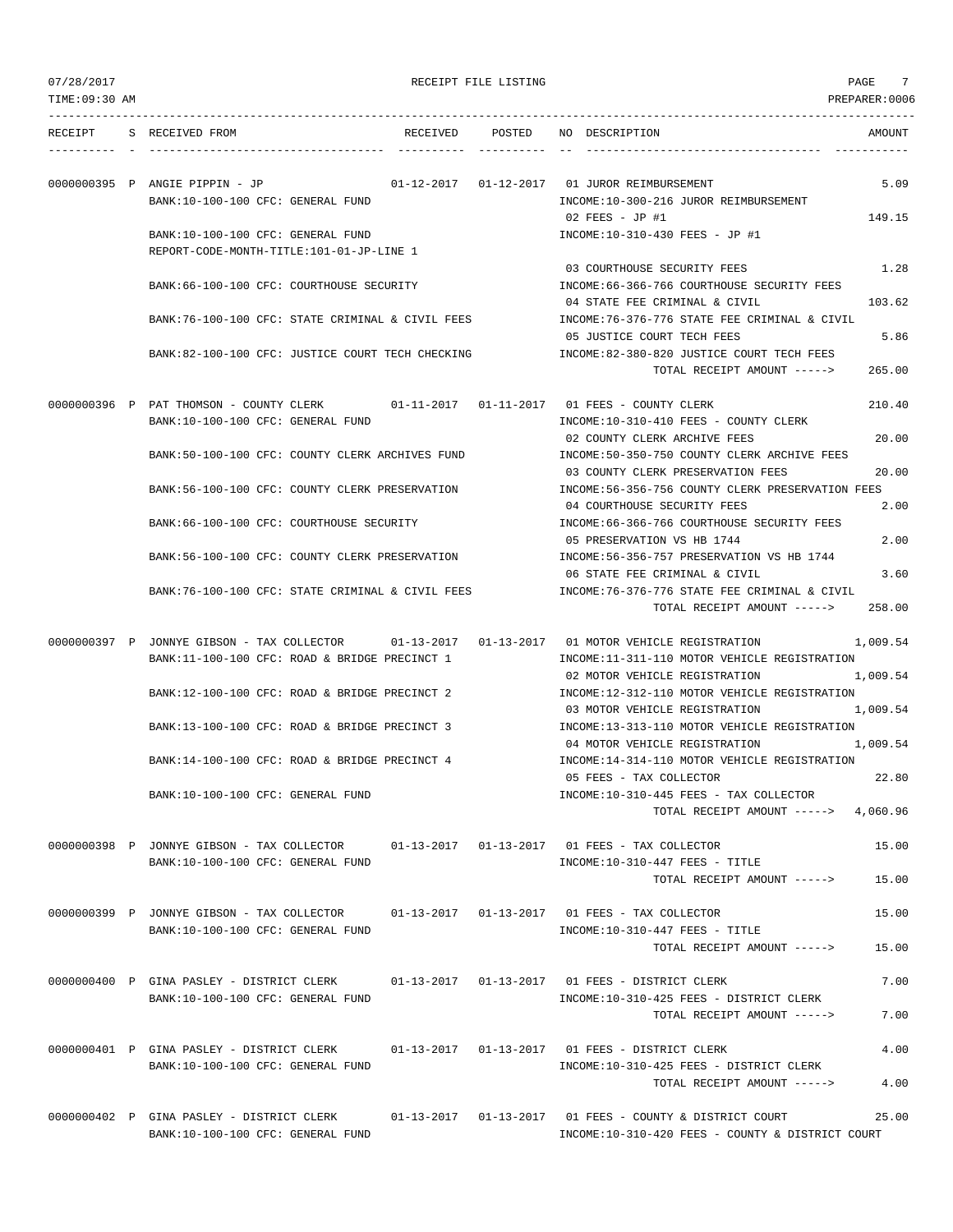TOTAL RECEIPT AMOUNT -----> 13,129.31

TIME:09:30 AM PREPARER:0006 --------------------------------------------------------------------------------------------------------------------------------- RECEIPT S RECEIVED FROM THE RECEIVED POSTED NO DESCRIPTION THE RECEIVED AMOUNT ---------- - ----------------------------------- ---------- ---------- -- ----------------------------------- ----------- 0000000402 Continued 02 FEES - DISTRICT CLERK 53.00 BANK:10-100-100 CFC: GENERAL FUND **INCOME:10-310-425 FEES - DISTRICT CLERK** 03 FEES - SHERIFF 15.00 BANK:10-100-100 CFC: GENERAL FUND INCOME:10-310-455 FEES - SHERIFF 04 RECORDS PRESERVATION FEES 10.00 BANK:30-100-100 CFC: COURT RECORDS PRES FUND INCOME:30-330-730 RECORDS PRESERVATION FEES 05 DIST COURT REC TECH FEES 10.00 BANK:36-100-100 CFC: DIST COURT RECORDS TECH FUND INCOME:36-336-736 DIST COURT REC TECH FEES 06 LAW LIBRARY FEES 35.00 BANK:60-100-100 CFC: LAW LIBRARY INCOME:60-360-760 LAW LIBRARY FEES 07 DIST CLERK PRESERVATION FEES 5.00 BANK:63-100-100 CFC: DISTRICT CLERK PRESERVATION INCOME:63-363-763 DIST CLERK PRESERVATION FEES 08 COURTHOUSE SECURITY FEES 5.00 BANK:66-100-100 CFC: COURTHOUSE SECURITY INCOME:66-366-766 COURTHOUSE SECURITY FEES 09 COUNTY PRESERVATION FEES 5.00 BANK:68-100-100 CFC: COUNTY PRESERVATION INCOME:68-368-768 COUNTY PRESERVATION FEES 10 STATE FEE CRIMINAL & CIVIL 142.00 BANK:76-100-100 CFC: STATE CRIMINAL & CIVIL FEES INCOME:76-376-776 STATE FEE CRIMINAL & CIVIL TOTAL RECEIPT AMOUNT -----> 305.00 0000000403 P GINA PASLEY - DISTRICT CLERK 01-13-2017 01-13-2017 01 FEES - DISTRICT CLERK 131.40 BANK:10-100-100 CFC: GENERAL FUND INCOME:10-310-425 FEES - DISTRICT CLERK TOTAL RECEIPT AMOUNT -----> 131.40 0000000404 P GINA PASLEY - DISTRICT CLERK 01-13-2017 01-13-2017 01 FEES - DISTRICT CLERK 17.00 BANK:10-100-100 CFC: GENERAL FUND INCOME:10-310-425 FEES - DISTRICT CLERK 02 DIST COURT REC TECH FEES 10.00 BANK:36-100-100 CFC: DIST COURT RECORDS TECH FUND INCOME:36-336-736 DIST COURT REC TECH FEES 03 STATE FEE CRIMINAL & CIVIL 5.00 BANK:76-100-100 CFC: STATE CRIMINAL & CIVIL FEES INCOME:76-376-776 STATE FEE CRIMINAL & CIVIL TOTAL RECEIPT AMOUNT -----> 32.00 0000000405 P EMILIA GARCIA - SENIOR CITIZENS 01-13-2017 01-13-2017 01 FOOD DONATIONS 52.50 BANK:78-100-100 CFC: SENIOR CITIZENS INCOME:78-378-712 FOOD DONATIONS TOTAL RECEIPT AMOUNT -----> 52.50 0000000406 P EMILIA GARCIA - SENIOR CITIZENS 01-13-2017 01-13-2017 01 FOOD DONATIONS 43.37 BANK:78-100-100 CFC: SENIOR CITIZENS INCOME:78-378-712 FOOD DONATIONS TOTAL RECEIPT AMOUNT -----> 43.37 0000000407 P PAT THOMSON - COUNTY CLERK 01-17-2017 01-17-2017 01 FEES - COUNTY CLERK 55.00 BANK:10-100-100 CFC: GENERAL FUND INCOME:10-310-410 FEES - COUNTY CLERK 02 COUNTY CLERK ARCHIVE FEES 20.00 BANK:50-100-100 CFC: COUNTY CLERK ARCHIVES FUND INCOME:50-350-750 COUNTY CLERK ARCHIVE FEES 03 COUNTY CLERK PRESERVATION FEES 20.00 BANK:56-100-100 CFC: COUNTY CLERK PRESERVATION INCOME:56-356-756 COUNTY CLERK PRESERVATION FEES 04 COURTHOUSE SECURITY FEES 2.00 BANK:66-100-100 CFC: COURTHOUSE SECURITY **INCOME:66-366-766 COURTHOUSE SECURITY FEES** TOTAL RECEIPT AMOUNT -----> 97.00 0000000408 P APPRAISAL DISTRICT - I&S 01-18-2017 01-18-2017 01 ADVALOREM TAXES 3,852.12 BANK:10-100-120 INTEREST & SINKING CHECKING INCOME:10-300-100 ADVALOREM TAXES TOTAL RECEIPT AMOUNT -----> 3,852.12 0000000409 P APPRAISAL DISTRICT - M&O 01-18-2017 01-18-2017 01 ADVALOREM TAXES 13,129.31 BANK:10-100-100 CFC: GENERAL FUND INCOME:10-300-100 ADVALOREM TAXES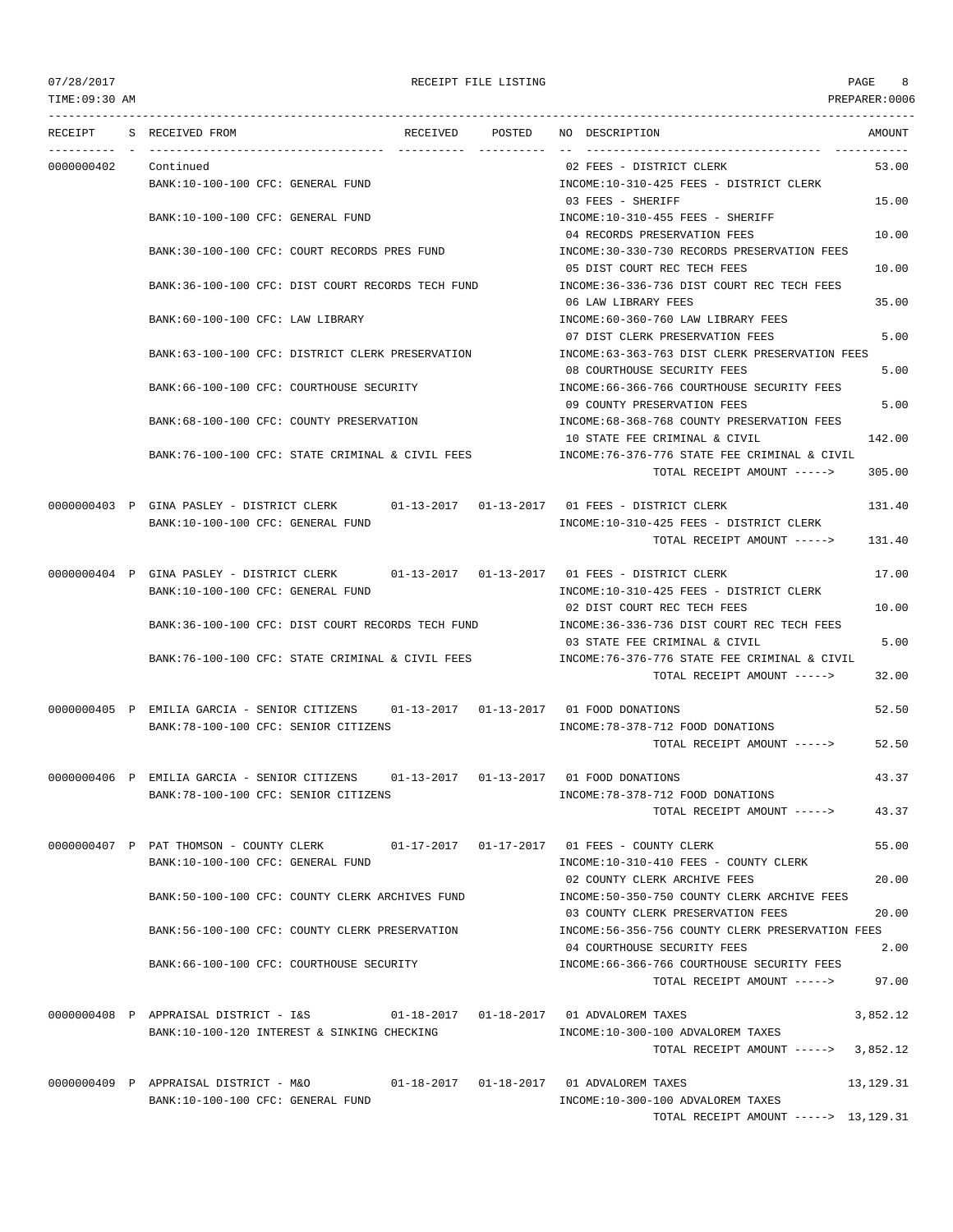| TIME:09:30 AM |                                                                                                                               |                 | PREPARER:0006                                                                                                          |
|---------------|-------------------------------------------------------------------------------------------------------------------------------|-----------------|------------------------------------------------------------------------------------------------------------------------|
| RECEIPT       | S RECEIVED FROM                                                                                                               | RECEIVED POSTED | NO DESCRIPTION<br>AMOUNT                                                                                               |
|               | 0000000410 P ANGIE PIPPIN - JP                                                                                                |                 | 01-18-2017   01-18-2017   01   JUROR REIMBURSEMENT<br>27.76                                                            |
|               | BANK:10-100-100 CFC: GENERAL FUND                                                                                             |                 | INCOME:10-300-216 JUROR REIMBURSEMENT<br>02 FEES - JP #1<br>664.82                                                     |
|               | BANK:10-100-100 CFC: GENERAL FUND<br>REPORT-CODE-MONTH-TITLE:101-01-JP-LINE 1                                                 |                 | INCOME:10-310-430 FEES - JP #1                                                                                         |
|               | BANK:66-100-100 CFC: COURTHOUSE SECURITY                                                                                      |                 | 03 COURTHOUSE SECURITY FEES<br>6.94<br>INCOME:66-366-766 COURTHOUSE SECURITY FEES                                      |
|               | BANK:76-100-100 CFC: STATE CRIMINAL & CIVIL FEES                                                                              |                 | 04 STATE FEE CRIMINAL & CIVIL<br>565.57<br>INCOME: 76-376-776 STATE FEE CRIMINAL & CIVIL                               |
|               | BANK:82-100-100 CFC: JUSTICE COURT TECH CHECKING                                                                              |                 | 05 JUSTICE COURT TECH FEES<br>31.91<br>INCOME:82-380-820 JUSTICE COURT TECH FEES                                       |
|               |                                                                                                                               |                 | TOTAL RECEIPT AMOUNT -----> 1,297.00                                                                                   |
|               | 0000000411 P PAT THOMSON - COUNTY CLERK 01-18-2017 01-18-2017 01 FEES - COUNTY CLERK<br>BANK:10-100-100 CFC: GENERAL FUND     |                 | 549.50<br>INCOME:10-310-410 FEES - COUNTY CLERK                                                                        |
|               | BANK:66-100-100 CFC: COURTHOUSE SECURITY                                                                                      |                 | 02 COURTHOUSE SECURITY FEES<br>10.00<br>INCOME: 66-366-766 COURTHOUSE SECURITY FEES<br>03 FEES - COUNTY JUDGE<br>12.00 |
|               | BANK:10-100-100 CFC: GENERAL FUND                                                                                             |                 | INCOME:10-310-400 FEES - COUNTY JUDGE<br>200.00<br>04 FEES - SHERIFF                                                   |
|               | BANK:10-100-100 CFC: GENERAL FUND                                                                                             |                 | INCOME:10-310-455 FEES - SHERIFF<br>05 RECORDS PRESERVATION FEES<br>20.00                                              |
|               | BANK:30-100-100 CFC: COURT RECORDS PRES FUND                                                                                  |                 | INCOME: 30-330-730 RECORDS PRESERVATION FEES<br>20.00<br>06 COUNTY CLERK ARCHIVE FEES                                  |
|               | BANK:50-100-100 CFC: COUNTY CLERK ARCHIVES FUND                                                                               |                 | INCOME:50-350-750 COUNTY CLERK ARCHIVE FEES<br>07 JUDICIAL TRAINING FEES<br>10.00                                      |
|               | BANK:53-100-100 JUDICIAL TRAINING FUND                                                                                        |                 | INCOME: 53-353-753 JUDICIAL TRAINING FEES<br>08 LAW LIBRARY FEES<br>70.00                                              |
|               | BANK:60-100-100 CFC: LAW LIBRARY                                                                                              |                 | INCOME:60-360-760 LAW LIBRARY FEES<br>09 COUNTY PRESERVATION FEES<br>10.00                                             |
|               | BANK: 68-100-100 CFC: COUNTY PRESERVATION<br>BANK:76-100-100 CFC: STATE CRIMINAL & CIVIL FEES                                 |                 | INCOME: 68-368-768 COUNTY PRESERVATION FEES<br>10 GUARDIANSHIP<br>40.00<br>INCOME: 76-376-702 GUARDIANSHIP             |
|               | BANK:76-100-100 CFC: STATE CRIMINAL & CIVIL FEES                                                                              |                 | 254.00<br>11 STATE FEE CRIMINAL & CIVIL<br>INCOME: 76-376-776 STATE FEE CRIMINAL & CIVIL                               |
|               | BANK:50-100-100 CFC: COUNTY CLERK ARCHIVES FUND                                                                               |                 | 12 COUNTY CLERK ARCHIVE FEES<br>50.00<br>INCOME: 50-350-750 COUNTY CLERK ARCHIVE FEES                                  |
|               | BANK:56-100-100 CFC: COUNTY CLERK PRESERVATION                                                                                |                 | 13 COUNTY CLERK PRESERVATION FEES<br>50.00<br>INCOME:56-356-756 COUNTY CLERK PRESERVATION FEES                         |
|               | BANK:66-100-100 CFC: COURTHOUSE SECURITY                                                                                      |                 | 14 COURTHOUSE SECURITY FEES<br>5.00<br>INCOME: 66-366-766 COURTHOUSE SECURITY FEES                                     |
|               |                                                                                                                               |                 | TOTAL RECEIPT AMOUNT -----> 1,300.50                                                                                   |
|               | 0000000412 P APPRAISAL DISTRICT - M&O $01-18-2017$ 01-18-2017 01 ADVALOREM TAXES<br>BANK:10-100-100 CFC: GENERAL FUND         |                 | 18,382.51<br>INCOME:10-300-100 ADVALOREM TAXES<br>TOTAL RECEIPT AMOUNT -----> 18,382.51                                |
|               | 0000000413 P APPRAISAL DISTRICT - I&S 01-18-2017 01-18-2017 01 ADVALOREM TAXES<br>BANK:10-100-120 INTEREST & SINKING CHECKING |                 | 5,401.89<br>INCOME:10-300-100 ADVALOREM TAXES<br>5,401.89<br>TOTAL RECEIPT AMOUNT ----->                               |
|               |                                                                                                                               |                 |                                                                                                                        |
|               | 0000000414 P PAT THOMSON - COUNTY CLERK 01-18-2017 01-18-2017 01 FEES - COUNTY CLERK<br>BANK:10-100-100 CFC: GENERAL FUND     |                 | 298.00<br>INCOME:10-310-410 FEES - COUNTY CLERK<br>02 COUNTY CLERK ARCHIVE FEES<br>30.00                               |
|               | BANK:50-100-100 CFC: COUNTY CLERK ARCHIVES FUND                                                                               |                 | INCOME: 50-350-750 COUNTY CLERK ARCHIVE FEES                                                                           |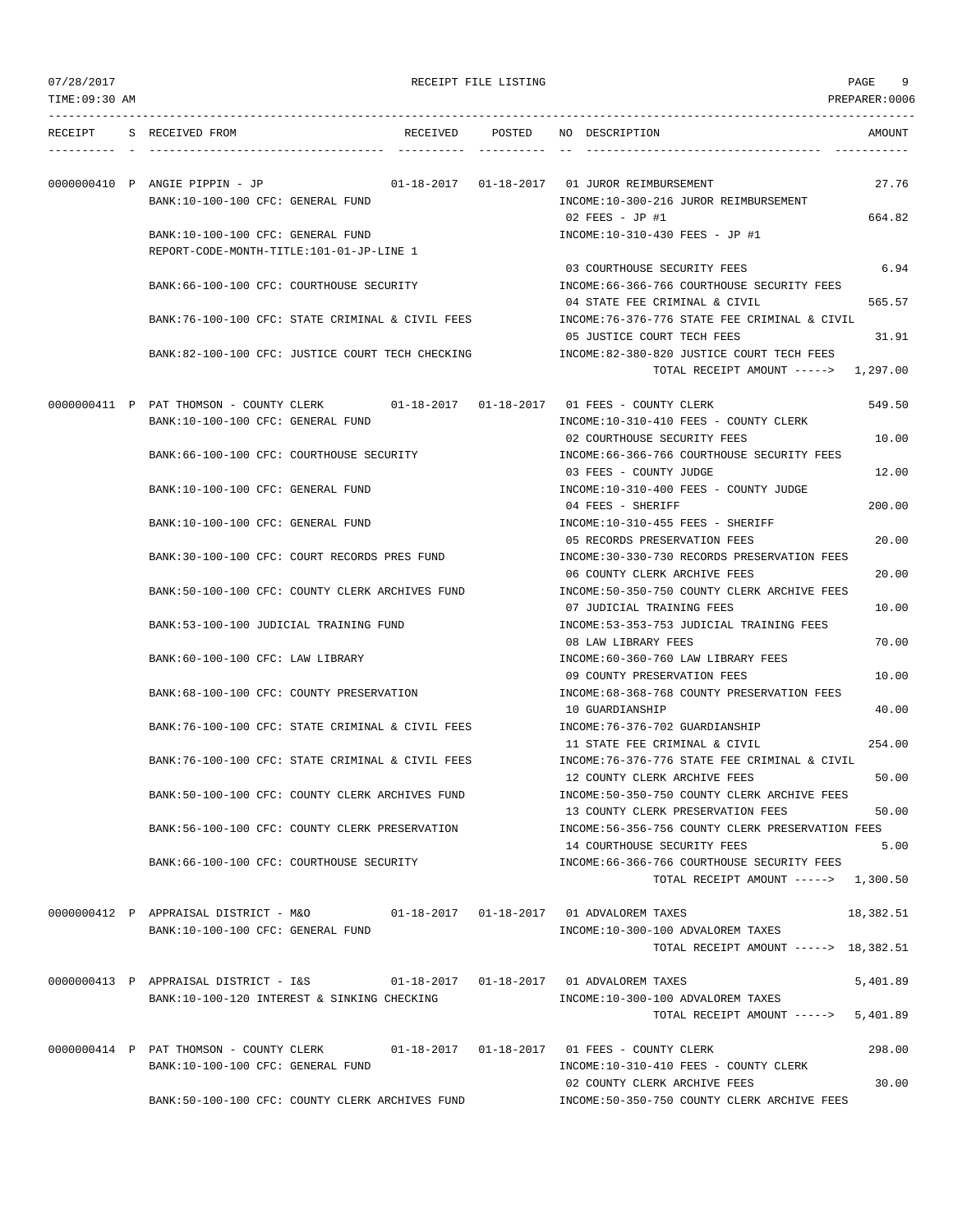|  | 07/28/2017 |  |
|--|------------|--|

RECEIPT FILE LISTING **PAGE** 10

TIME:09:30 AM PREPARER:0006 --------------------------------------------------------------------------------------------------------------------------------- RECEIPT S RECEIVED FROM THE RECEIVED POSTED NO DESCRIPTION THE RECEIVED AMOUNT ---------- - ----------------------------------- ---------- ---------- -- ----------------------------------- ----------- 0000000414 Continued 03 COUNTY CLERK PRESERVATION FEES 30.00 BANK:56-100-100 CFC: COUNTY CLERK PRESERVATION INCOME:56-356-756 COUNTY CLERK PRESERVATION FEES 04 COURTHOUSE SECURITY FEES 3.00 BANK:66-100-100 CFC: COURTHOUSE SECURITY INCOME:66-366-766 COURTHOUSE SECURITY FEES TOTAL RECEIPT AMOUNT -----> 361.00 0000000415 U WRONG ACCOUNT -- VOID RECEIPT 01-20-2017 01 CHILD WELFARE FUND 0.00 BANK:10-100-100 CFC: GENERAL FUND INCOME:10-330-100 CHILD WELFARE FUND TOTAL RECEIPT AMOUNT -----> 0.00 0000000416 P APPRAISAL DISTRICT - M&O 01-20-2017 01-20-2017 01 ADVALOREM TAXES 15,549.20 BANK:10-100-100 CFC: GENERAL FUND INCOME:10-300-100 ADVALOREM TAXES TOTAL RECEIPT AMOUNT -----> 15,549.20 0000000417 P APPRAISAL DISTRICT - I&S 01-20-2017 01-20-2017 01 ADVALOREM TAXES 4,569.84 BANK:10-100-120 INTEREST & SINKING CHECKING INCOME:10-300-100 ADVALOREM TAXES TOTAL RECEIPT AMOUNT -----> 4,569.84

0000000418 P JONNYE GIBSON - TAX COLLECTOR 01-20-2017 01-20-2017 01 MOTOR VEHICLE REGISTRATION 1,120.44 BANK:11-100-100 CFC: ROAD & BRIDGE PRECINCT 1 INCOME:11-311-110 MOTOR VEHICLE REGISTRATION 02 MOTOR VEHICLE REGISTRATION 1,120.44 BANK:12-100-100 CFC: ROAD & BRIDGE PRECINCT 2 INCOME:12-312-110 MOTOR VEHICLE REGISTRATION 03 MOTOR VEHICLE REGISTRATION 1,120.44 BANK:13-100-100 CFC: ROAD & BRIDGE PRECINCT 3 INCOME:13-313-110 MOTOR VEHICLE REGISTRATION 04 MOTOR VEHICLE REGISTRATION 1,120.43 BANK:14-100-100 CFC: ROAD & BRIDGE PRECINCT 4 INCOME:14-314-110 MOTOR VEHICLE REGISTRATION 05 FEES - TAX COLLECTOR 13.30 BANK:10-100-100 CFC: GENERAL FUND INCOME:10-310-445 FEES - TAX COLLECTOR TOTAL RECEIPT AMOUNT -----> 4,495.05

0000000419 P JONNYE GIBSON - TAX COLLECTOR 01-20-2017 01-20-2017 01 FEES - TAX COLLECTOR 25.00 BANK:10-100-100 CFC: GENERAL FUND INCOME:10-310-447 FEES - TITLE TOTAL RECEIPT AMOUNT -----> 25.00

0000000420 P JONNYE GIBSON - TAX COLLECTOR 01-20-2017 01-20-2017 01 FEES - TAX COLLECTOR 15.00 BANK:10-100-100 CFC: GENERAL FUND **INCOME:10-310-447 FEES** - TITLE TOTAL RECEIPT AMOUNT -----> 15.00

0000000421 P ANGIE PIPPIN - JP 01-20-2017 01-20-2017 01 JUROR REIMBURSEMENT 8.00 BANK:10-100-100 CFC: GENERAL FUND INCOME:10-300-216 JUROR REIMBURSEMENT 02 FEES - JP #1 209.80 BANK:10-100-100 CFC: GENERAL FUND INCOME:10-310-430 FEES - JP #1 REPORT-CODE-MONTH-TITLE:101-01-JP-LINE 1 03 COURTHOUSE SECURITY FEES 2.00 BANK:66-100-100 CFC: COURTHOUSE SECURITY INCOME:66-366-766 COURTHOUSE SECURITY FEES 04 PARKS & WILDLIFE 10.00 BANK:10-100-100 CFC: GENERAL FUND INCOME:10-310-430 FEES - JP #1 05 STATE FEE CRIMINAL & CIVIL 163.00

BANK:76-100-100 CFC: STATE CRIMINAL & CIVIL FEES INCOME:76-376-776 STATE FEE CRIMINAL & CIVIL 06 JUSTICE COURT TECH FEES 9.20 BANK:82-100-100 CFC: JUSTICE COURT TECH CHECKING INCOME:82-380-820 JUSTICE COURT TECH FEES TOTAL RECEIPT AMOUNT -----> 402.00

0000000422 P ANGIE PIPPIN - JP 01-20-2017 01-20-2017 01 JUROR REIMBURSEMENT 4.89 BANK:10-100-100 CFC: GENERAL FUND INCOME:10-300-216 JUROR REIMBURSEMENT 02 FEES - JP #1 248.74 BANK:10-100-100 CFC: GENERAL FUND INCOME:10-310-430 FEES - JP #1 REPORT-CODE-MONTH-TITLE:101-01-JP-LINE 1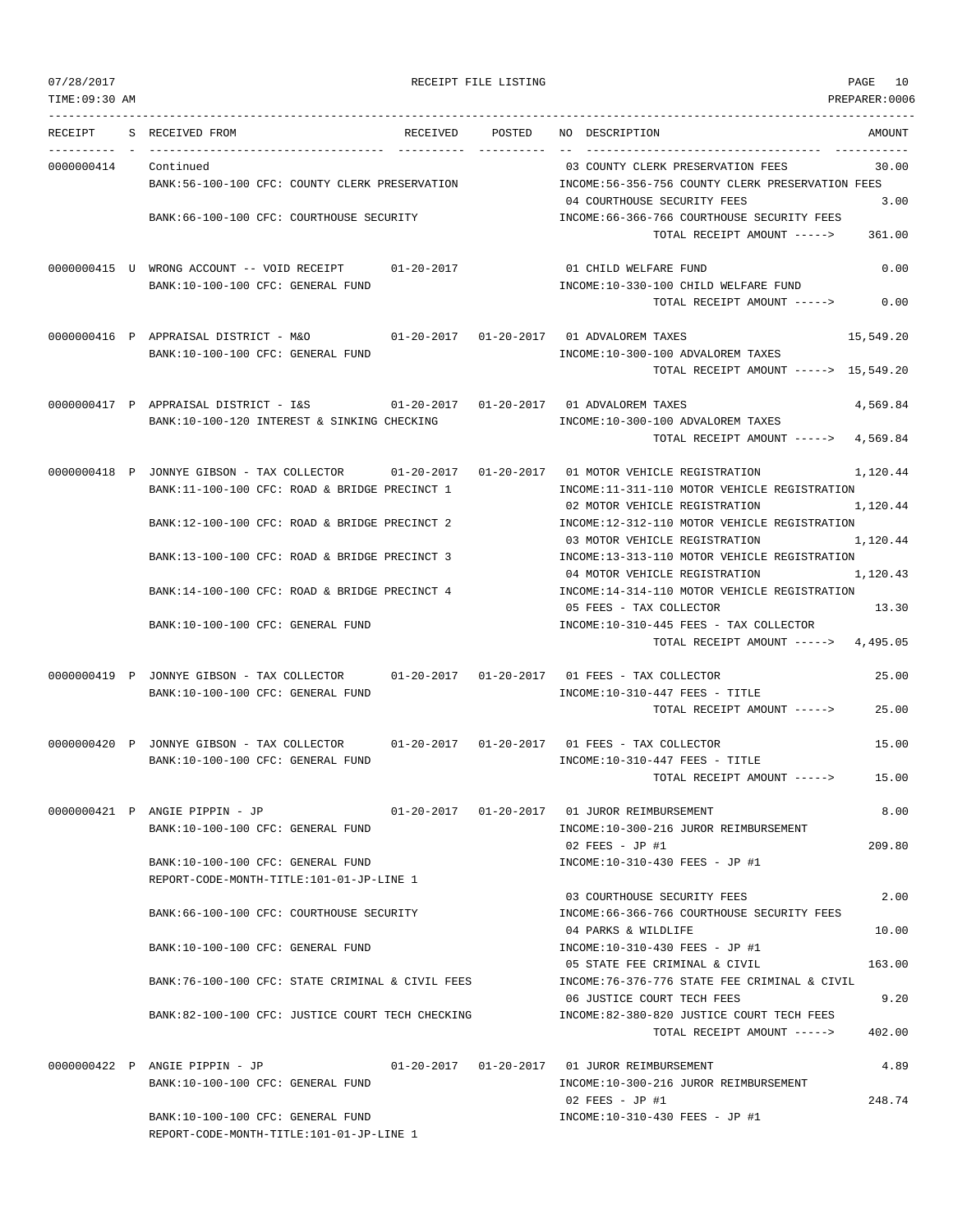| TIME:09:30 AM |                                                                                                                               |        |                                                                                                           | PREPARER:0006   |
|---------------|-------------------------------------------------------------------------------------------------------------------------------|--------|-----------------------------------------------------------------------------------------------------------|-----------------|
| RECEIPT       | S RECEIVED FROM<br>RECEIVED                                                                                                   | POSTED | NO DESCRIPTION                                                                                            | AMOUNT          |
| 0000000422    | Continued<br>BANK:66-100-100 CFC: COURTHOUSE SECURITY                                                                         |        | 03 COURTHOUSE SECURITY FEES<br>INCOME: 66-366-766 COURTHOUSE SECURITY FEES                                | 1.23            |
|               | BANK:76-100-100 CFC: STATE CRIMINAL & CIVIL FEES                                                                              |        | 04 STATE FEE CRIMINAL & CIVIL<br>INCOME: 76-376-776 STATE FEE CRIMINAL & CIVIL                            | 99.51           |
|               | BANK:82-100-100 CFC: JUSTICE COURT TECH CHECKING                                                                              |        | 05 JUSTICE COURT TECH FEES<br>INCOME:82-380-820 JUSTICE COURT TECH FEES<br>TOTAL RECEIPT AMOUNT ----->    | 5.63<br>360.00  |
|               | 0000000423 P PAT THOMSON - COUNTY CLERK 01-20-2017 01-20-2017 01 FEES - COUNTY CLERK<br>BANK:10-100-100 CFC: GENERAL FUND     |        | INCOME:10-310-410 FEES - COUNTY CLERK                                                                     | 389.00          |
|               | BANK:50-100-100 CFC: COUNTY CLERK ARCHIVES FUND                                                                               |        | 02 COUNTY CLERK ARCHIVE FEES<br>INCOME:50-350-750 COUNTY CLERK ARCHIVE FEES                               | 90.00           |
|               | BANK:56-100-100 CFC: COUNTY CLERK PRESERVATION                                                                                |        | 03 COUNTY CLERK PRESERVATION FEES<br>INCOME:56-356-756 COUNTY CLERK PRESERVATION FEES                     | 90.00           |
|               | BANK:66-100-100 CFC: COURTHOUSE SECURITY                                                                                      |        | 04 COURTHOUSE SECURITY FEES<br>INCOME: 66-366-766 COURTHOUSE SECURITY FEES<br>TOTAL RECEIPT AMOUNT -----> | 9.00<br>578.00  |
|               | 0000000424 P EMILIA GARCIA - SENIOR CITIZENS 01-20-2017 01-20-2017 01 FOOD DONATIONS<br>BANK:78-100-100 CFC: SENIOR CITIZENS  |        | INCOME: 78-378-712 FOOD DONATIONS<br>TOTAL RECEIPT AMOUNT ----->                                          | 46.25<br>46.25  |
|               | 0000000425 P EMILIA GARCIA - SENIOR CITIZENS 01-20-2017 01-20-2017 01 FOOD DONATIONS                                          |        |                                                                                                           | 43.31           |
|               | BANK:78-100-100 CFC: SENIOR CITIZENS                                                                                          |        | INCOME: 78-378-712 FOOD DONATIONS<br>TOTAL RECEIPT AMOUNT ----->                                          | 43.31           |
|               | 0000000426 P EMILIA GARCIA - SENIOR CITIZENS 01-20-2017 01-20-2017 01 FOOD DONATIONS<br>BANK: 78-100-100 CFC: SENIOR CITIZENS |        | INCOME: 78-378-712 FOOD DONATIONS<br>TOTAL RECEIPT AMOUNT ----->                                          | 49.50<br>49.50  |
|               | 0000000427 P H.T. FILLINGIM - SHERIFF 01-23-2017 01-23-2017 01 BAIL BOND FEES                                                 |        | INCOME: 74-374-774 BAIL BOND FEES                                                                         | 15.00           |
|               | BANK:74-100-100 CFC: BAIL BOND FUND                                                                                           |        | TOTAL RECEIPT AMOUNT ----->                                                                               | 15.00           |
|               | 0000000428 P H.T. FILLINGIM - SHERIFF<br>BANK:74-100-100 CFC: BAIL BOND FUND                                                  |        | INCOME: 74-374-774 BAIL BOND FEES<br>TOTAL RECEIPT AMOUNT ----->                                          | 15.00<br>15.00  |
|               | 0000000429 P H.T. FILLINGIM - SHERIFF 01-23-2017 01-23-2017 01 BAIL BOND FEES                                                 |        |                                                                                                           | 15.00           |
|               | BANK:74-100-100 CFC: BAIL BOND FUND                                                                                           |        | INCOME: 74-374-774 BAIL BOND FEES<br>TOTAL RECEIPT AMOUNT ----->                                          | 15.00           |
|               | 0000000430 P H.T. FILLINGIM - SHERIFF 01-23-2017 01-23-2017 01 BAIL BOND FEES                                                 |        |                                                                                                           | 15.00           |
|               | BANK:74-100-100 CFC: BAIL BOND FUND                                                                                           |        | INCOME: 74-374-774 BAIL BOND FEES<br>TOTAL RECEIPT AMOUNT ----->                                          | 15.00           |
|               | 0000000431 P STERLING COMMISSARY 01-23-2017 01-23-2017 01 COMMISSARY EARNED<br>BANK:70-100-100 CFC: INMATE PHONE FUND         |        | INCOME: 70-370-200 COMMISSARY EARNED                                                                      | 64.10           |
|               | BANK: 70-100-100 CFC: INMATE PHONE FUND                                                                                       |        | 02 COMMISSARY EARNED<br>INCOME: 70-370-200 COMMISSARY EARNED<br>TOTAL RECEIPT AMOUNT ----->               | 43.26<br>107.36 |
|               | 0000000432 P H.T. FILLINGIM - SHERIFF 01-23-2017 01-23-2017 01 BAIL BOND FEES<br>BANK:74-100-100 CFC: BAIL BOND FUND          |        | INCOME: 74-374-774 BAIL BOND FEES                                                                         | 15.00           |
|               |                                                                                                                               |        | TOTAL RECEIPT AMOUNT ----->                                                                               | 15.00           |
|               | 0000000433 P STACEY A CHAPMAN $01-23-2017$ $01-23-2017$ $01$ FEES - SHERIFF<br>BANK:10-100-100 CFC: GENERAL FUND              |        | INCOME:10-310-455 FEES - SHERIFF                                                                          | 100.00          |
|               |                                                                                                                               |        | TOTAL RECEIPT AMOUNT -----> 100.00                                                                        |                 |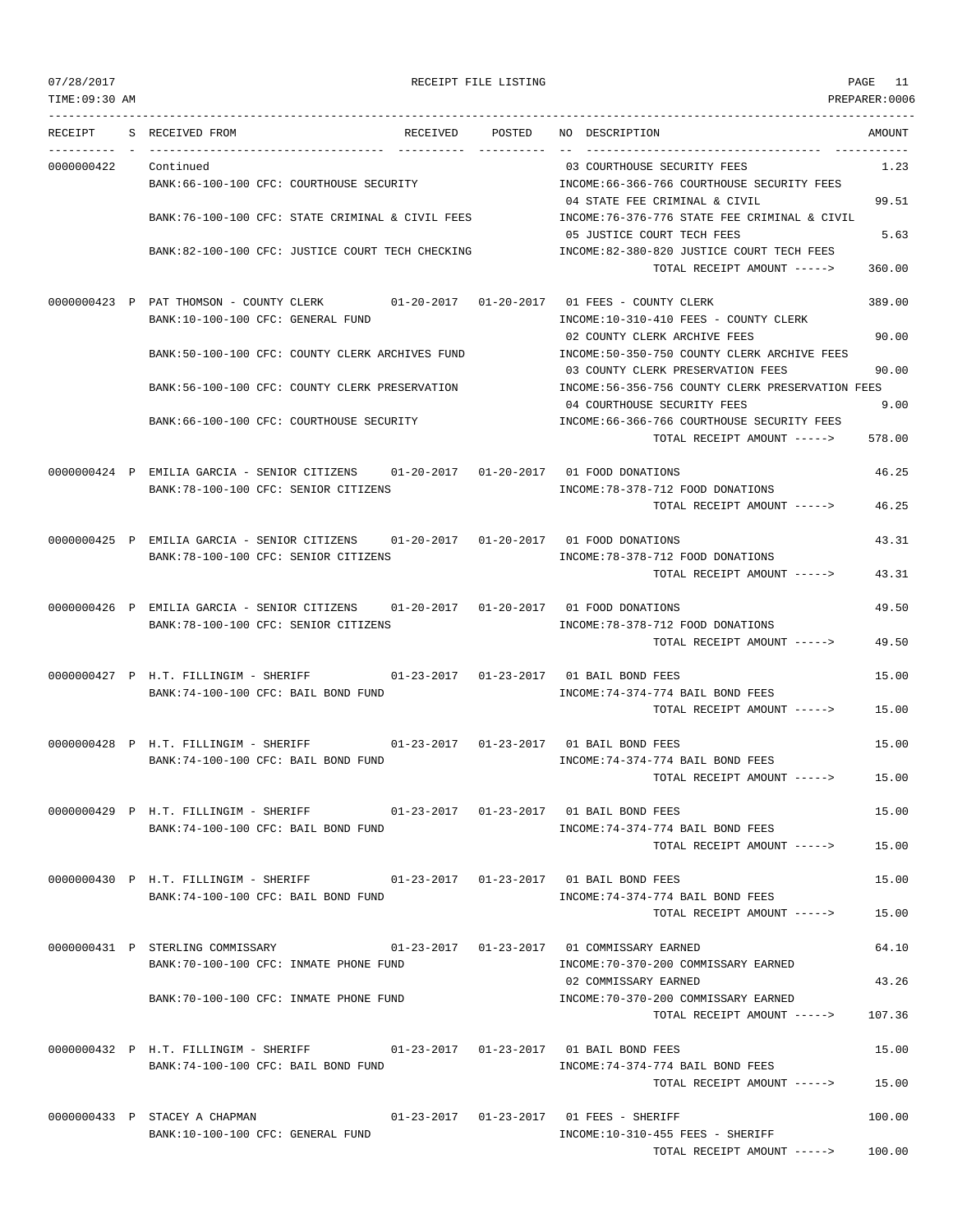| 07/28/2017<br>TIME: 09:30 AM |                                                                                                                                        | RECEIPT FILE LISTING |        |                                                                                                                                | PAGE<br>12<br>PREPARER:0006 |
|------------------------------|----------------------------------------------------------------------------------------------------------------------------------------|----------------------|--------|--------------------------------------------------------------------------------------------------------------------------------|-----------------------------|
| RECEIPT                      | S RECEIVED FROM                                                                                                                        | RECEIVED             | POSTED | NO DESCRIPTION                                                                                                                 | AMOUNT                      |
|                              | 0000000434 P EZ MESSENGER<br>BANK:10-100-100 CFC: GENERAL FUND                                                                         |                      |        | 01-23-2017  01-23-2017  01 FEES - SHERIFF<br>INCOME:10-310-455 FEES - SHERIFF                                                  | 100.00                      |
|                              |                                                                                                                                        |                      |        | TOTAL RECEIPT AMOUNT ----->                                                                                                    | 100.00                      |
|                              | 0000000435 P ANGIE PIPPIN - JP<br>BANK:10-100-100 CFC: GENERAL FUND                                                                    |                      |        | 01-23-2017   01-23-2017   01   JUROR REIMBURSEMENT<br>INCOME:10-300-216 JUROR REIMBURSEMENT<br>$02$ FEES - JP #1               | 16.00                       |
|                              | BANK:10-100-100 CFC: GENERAL FUND<br>REPORT-CODE-MONTH-TITLE:101-01-JP-LINE 1                                                          |                      |        | INCOME:10-310-430 FEES - JP #1                                                                                                 | 646.60                      |
|                              | BANK:76-100-100 CFC: STATE CRIMINAL & CIVIL FEES                                                                                       |                      |        | 03 STATE FEE CRIMINAL & CIVIL<br>INCOME: 76-376-776 STATE FEE CRIMINAL & CIVIL                                                 | 326.00                      |
|                              | BANK:82-100-100 CFC: JUSTICE COURT TECH CHECKING                                                                                       |                      |        | 04 JUSTICE COURT TECH FEES<br>INCOME:82-380-820 JUSTICE COURT TECH FEES<br>05 JP ATTY DELINQUENT COL FEES                      | 18.40<br>16.65              |
|                              | BANK:10-100-100 CFC: GENERAL FUND                                                                                                      |                      |        | INCOME:10-310-432 JP ATTY DELINQUENT COL FEES<br>06 COURTHOUSE SECURITY FEES                                                   | 4.00                        |
|                              | BANK:66-100-100 CFC: COURTHOUSE SECURITY                                                                                               |                      |        | INCOME:66-366-766 COURTHOUSE SECURITY FEES<br>TOTAL RECEIPT AMOUNT -----> 1,027.65                                             |                             |
|                              | 0000000436 P PAT THOMSON - COUNTY CLERK                                                                                                |                      |        |                                                                                                                                | 81.17                       |
|                              | BANK:10-100-100 CFC: GENERAL FUND                                                                                                      |                      |        | INCOME:10-310-410 FEES - COUNTY CLERK<br>02 COUNTY CLERK ARCHIVE FEES                                                          | 50.00                       |
|                              | BANK:50-100-100 CFC: COUNTY CLERK ARCHIVES FUND                                                                                        |                      |        | INCOME:50-350-750 COUNTY CLERK ARCHIVE FEES<br>03 COUNTY CLERK PRESERVATION FEES                                               | 50.00                       |
|                              | BANK:56-100-100 CFC: COUNTY CLERK PRESERVATION<br>BANK:66-100-100 CFC: COURTHOUSE SECURITY                                             |                      |        | INCOME:56-356-756 COUNTY CLERK PRESERVATION FEES<br>04 COURTHOUSE SECURITY FEES<br>INCOME: 66-366-766 COURTHOUSE SECURITY FEES | 6.83                        |
|                              | BANK:56-100-100 CFC: COUNTY CLERK PRESERVATION                                                                                         |                      |        | 05 PRESERVATION VS HB 1744<br>INCOME: 56-356-757 PRESERVATION VS HB 1744                                                       | 1.00                        |
|                              |                                                                                                                                        |                      |        | TOTAL RECEIPT AMOUNT ----->                                                                                                    | 189.00                      |
|                              | 0000000437 P APPRAISAL DISTRICT - M&O $01-24-2017$ 01-24-2017 01 ADVALOREM TAXES<br>BANK:10-100-100 CFC: GENERAL FUND                  |                      |        | INCOME:10-300-100 ADVALOREM TAXES                                                                                              | 159,494.62                  |
|                              |                                                                                                                                        |                      |        | TOTAL RECEIPT AMOUNT -----> 159,494.62                                                                                         |                             |
|                              | 0000000438 P APPRAISAL DISTRICT - I&S<br>BANK:10-100-120 INTEREST & SINKING CHECKING                                                   |                      |        | 01-24-2017   01-24-2017   01 ADVALOREM TAXES<br>INCOME:10-300-100 ADVALOREM TAXES<br>TOTAL RECEIPT AMOUNT -----> 46,870.39     | 46,870.39                   |
|                              | 0000000439 P EMILIA GARCIA - SENIOR CITIZENS 01-20-2017 01-20-2017 01 FOOD DONATIONS                                                   |                      |        |                                                                                                                                | 165.00                      |
|                              | BANK: 78-100-100 CFC: SENIOR CITIZENS                                                                                                  |                      |        | INCOME: 78-378-712 FOOD DONATIONS<br>TOTAL RECEIPT AMOUNT ----->                                                               | 165.00                      |
|                              | 0000000440 P GINA PASLEY - DISTRICT CLERK 01-20-2017 01-20-2017 01 FEES - COUNTY & DISTRICT COURT<br>BANK:10-100-100 CFC: GENERAL FUND |                      |        | INCOME:10-310-420 FEES - COUNTY & DISTRICT COURT                                                                               | 40.00                       |
|                              | BANK:10-100-100 CFC: GENERAL FUND                                                                                                      |                      |        | 02 FEES - DISTRICT CLERK<br>INCOME:10-310-425 FEES - DISTRICT CLERK                                                            | 117.00                      |
|                              | BANK:36-100-100 CFC: DIST COURT RECORDS TECH FUND                                                                                      |                      |        | 03 DIST COURT REC TECH FEES<br>INCOME: 36-336-736 DIST COURT REC TECH FEES                                                     | 10.00                       |
|                              | BANK:76-100-100 CFC: STATE CRIMINAL & CIVIL FEES                                                                                       |                      |        | 04 STATE FEE CRIMINAL & CIVIL<br>INCOME: 76-376-776 STATE FEE CRIMINAL & CIVIL                                                 | 5.00                        |
|                              |                                                                                                                                        |                      |        | TOTAL RECEIPT AMOUNT ----->                                                                                                    | 172.00                      |
|                              | 0000000441 P ANGIE PIPPIN - JP                                                                                                         |                      |        | 01-24-2017   02-01-2017   01   JUROR REIMBURSEMENT                                                                             | 0.20                        |

BANK:10-100-100 CFC: GENERAL FUND INCOME:10-300-216 JUROR REIMBURSEMENT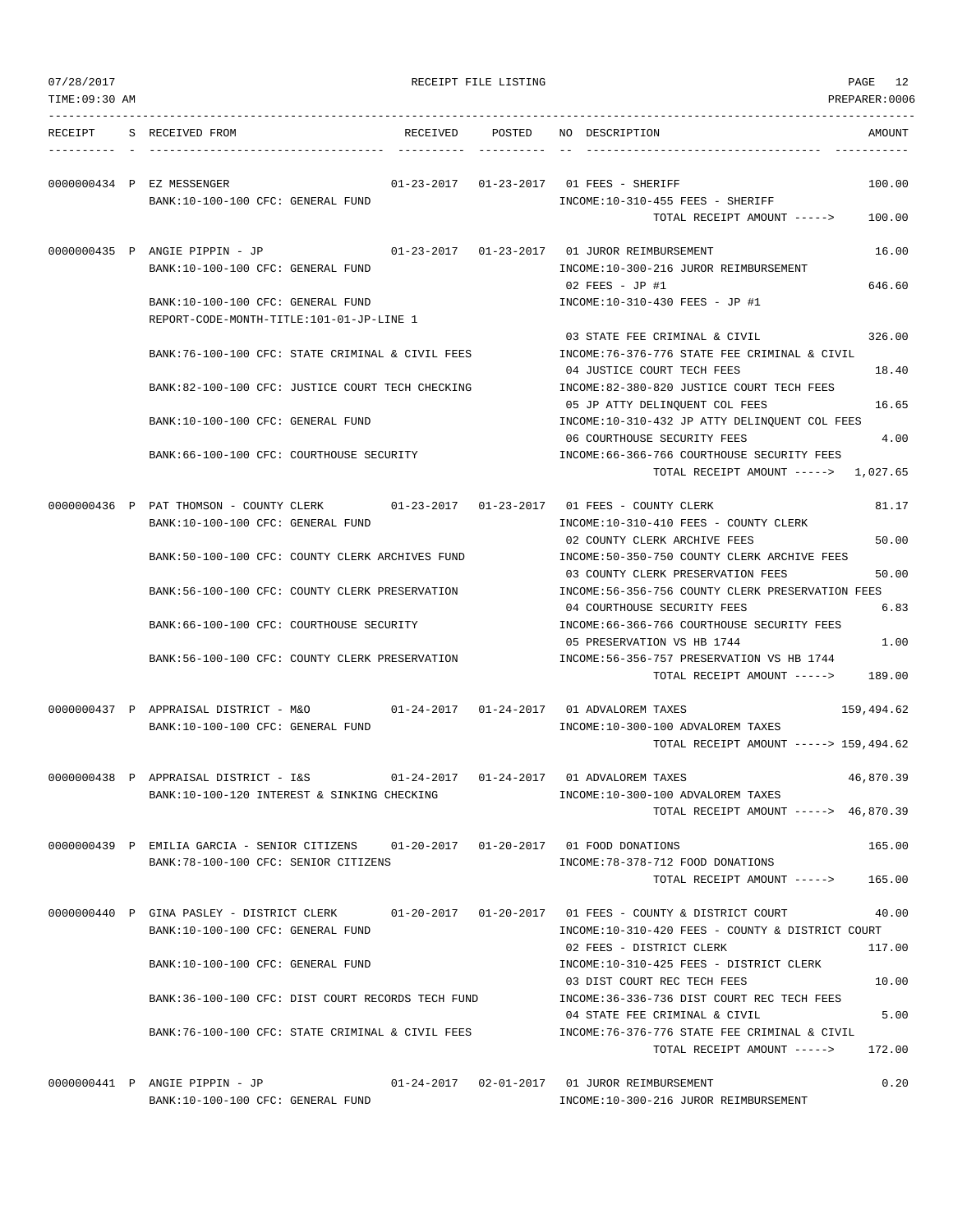TIME:09:30 AM PREPARER:0006 --------------------------------------------------------------------------------------------------------------------------------- RECEIPT S RECEIVED FROM RECEIVED POSTED NO DESCRIPTION AMOUNT ---------- - ----------------------------------- ---------- ---------- -- ----------------------------------- ----------- 0000000441 Continued 02 FEES - JP #1 0.63 BANK:10-100-100 CFC: GENERAL FUND INCOME:10-310-430 FEES - JP #1 REPORT-CODE-MONTH-TITLE:101-01-JP-LINE 1 03 COURTHOUSE SECURITY FEES 0.23 BANK:66-100-100 CFC: COURTHOUSE SECURITY INCOME:66-366-766 COURTHOUSE SECURITY FEES 04 PARKS & WILDLIFE 2.14 BANK:10-100-100 CFC: GENERAL FUND INCOME:10-310-432 JP ATTY DELINQUENT COL FEES 05 STATE FEE CRIMINAL & CIVIL 6.39 BANK:76-100-100 CFC: STATE CRIMINAL & CIVIL FEES INCOME:76-376-776 STATE FEE CRIMINAL & CIVIL 06 JUSTICE COURT TECH FEES 0.41 BANK:82-100-100 CFC: JUSTICE COURT TECH CHECKING INCOME:82-380-820 JUSTICE COURT TECH FEES TOTAL RECEIPT AMOUNT -----> 10.00 0000000442 P PAT THOMSON - COUNTY CLERK 01-25-2017 02-01-2017 01 FEES - COUNTY CLERK 248.00 BANK:10-100-100 CFC: GENERAL FUND INCOME:10-310-410 FEES - COUNTY CLERK 02 COUNTY CLERK ARCHIVE FEES 100.00 BANK:50-100-100 CFC: COUNTY CLERK ARCHIVES FUND INCOME:50-350-750 COUNTY CLERK ARCHIVE FEES 03 COUNTY CLERK PRESERVATION FEES 100.00 BANK:56-100-100 CFC: COUNTY CLERK PRESERVATION INCOME:56-356-756 COUNTY CLERK PRESERVATION FEES 04 COURTHOUSE SECURITY FEES 10.00 BANK:66-100-100 CFC: COURTHOUSE SECURITY INCOME:66-366-766 COURTHOUSE SECURITY FEES 05 RESTITUTION 3.24 BANK:10-100-100 CFC: GENERAL FUND INCOME:10-410-340 RESTITUTION EXPENSE TOTAL RECEIPT AMOUNT -----> 461.24 0000000443 P ANGIE PIPPIN - JP 01-25-2017 01-25-2017 01 JUROR REIMBURSEMENT 4.00 BANK:10-100-100 CFC: GENERAL FUND INCOME:10-300-216 JUROR REIMBURSEMENT 02 FEES - JP #1 409.48 BANK:10-100-100 CFC: GENERAL FUND INCOME:10-310-430 FEES - JP #1 REPORT-CODE-MONTH-TITLE:101-01-JP-LINE 1 03 COURTHOUSE SECURITY FEES 11.14 BANK:66-100-100 CFC: COURTHOUSE SECURITY INCOME:66-366-766 COURTHOUSE SECURITY FEES 04 PARKS & WILDLIFE 46.17 BANK:10-100-100 CFC: GENERAL FUND INCOME:10-310-432 JP ATTY DELINQUENT COL FEES 05 STATE FEE CRIMINAL & CIVIL 65.04 BANK:76-100-100 CFC: STATE CRIMINAL & CIVIL FEES INCOME:76-376-776 STATE FEE CRIMINAL & CIVIL 06 JUSTICE COURT TECH FEES 14.74 BANK:82-100-100 CFC: JUSTICE COURT TECH CHECKING INCOME:82-380-820 JUSTICE COURT TECH FEES TOTAL RECEIPT AMOUNT -----> 550.57 0000000444 P JOHNNY T ROBERTSON 01-26-2017 02-01-2017 01 AIRPORT REVENUES 200.00 BANK:88-100-100 CFC - AIRPORT FUND INCOME:88-380-810 AIRPORT REVENUES TOTAL RECEIPT AMOUNT -----> 200.00 0000000445 P EMILIA GARCIA - SENIOR CITIZENS 01-27-2017 02-01-2017 01 FOOD DONATIONS 62.50 BANK:78-100-100 CFC: SENIOR CITIZENS INCOME:78-378-712 FOOD DONATIONS TOTAL RECEIPT AMOUNT -----> 62.50 0000000446 P EMILIA GARCIA - SENIOR CITIZENS 01-24-2017 02-01-2017 01 FOOD DONATIONS 45.55 BANK:78-100-100 CFC: SENIOR CITIZENS INCOME:78-378-712 FOOD DONATIONS TOTAL RECEIPT AMOUNT -----> 45.55 0000000447 P EMILIA GARCIA - SENIOR CITIZENS 01-26-2017 02-01-2017 01 FOOD DONATIONS 52.50 BANK:78-100-100 CFC: SENIOR CITIZENS INCOME:78-378-712 FOOD DONATIONS TOTAL RECEIPT AMOUNT -----> 52.50 0000000448 P ANGIE PIPPIN - JP 01-27-2017 01-27-2017 01 JUROR REIMBURSEMENT 32.00

BANK:10-100-100 CFC: GENERAL FUND INCOME:10-300-216 JUROR REIMBURSEMENT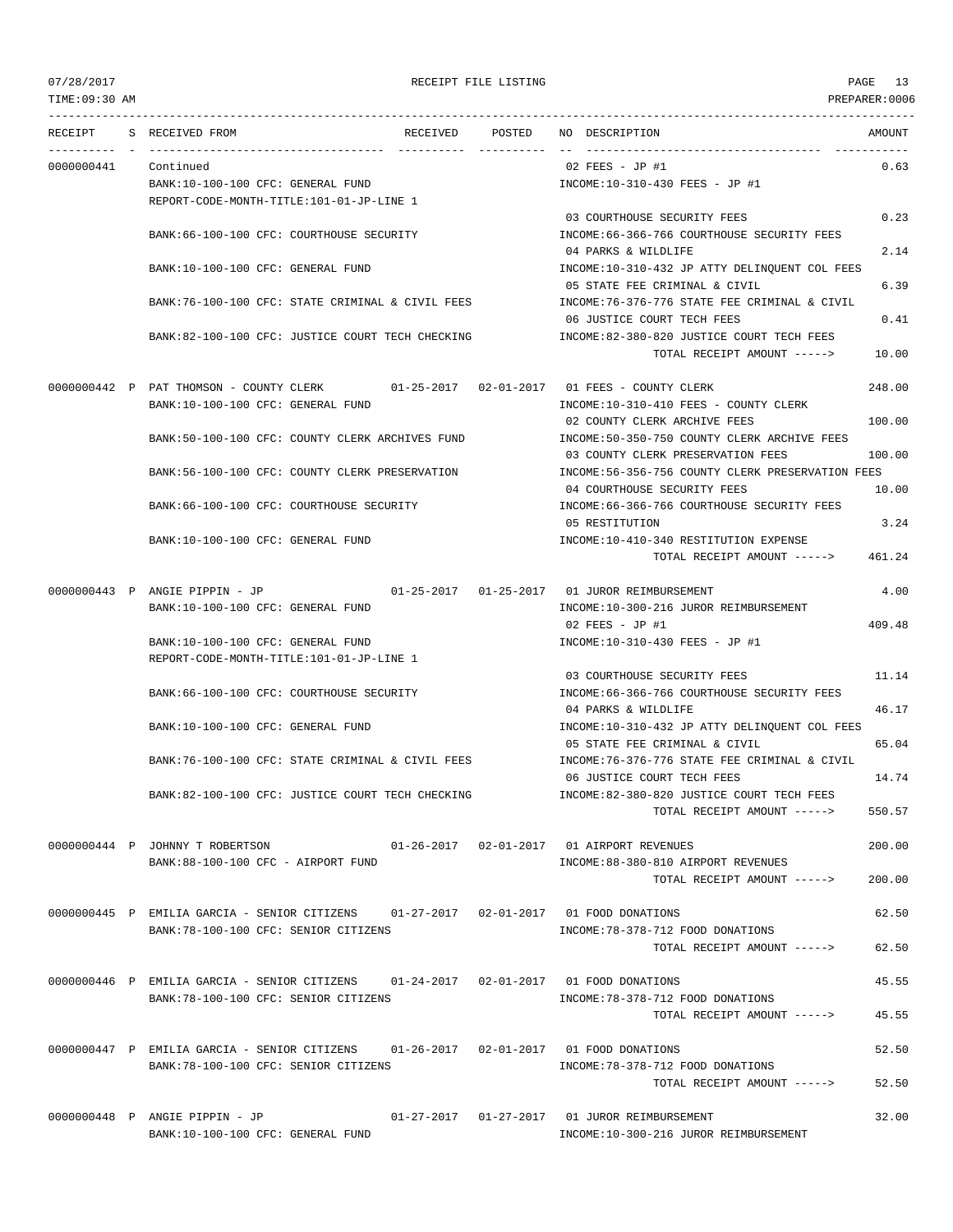TIME:09:30 AM PREPARER:0006

# 07/28/2017 RECEIPT FILE LISTING PAGE 14

| RECEIPT    | S RECEIVED FROM                                                 | RECEIVED POSTED                                                                      | NO DESCRIPTION                                                                                                  | AMOUNT         |
|------------|-----------------------------------------------------------------|--------------------------------------------------------------------------------------|-----------------------------------------------------------------------------------------------------------------|----------------|
| 0000000448 | Continued                                                       |                                                                                      | $02$ FEES - JP #1                                                                                               | 696.76         |
|            | BANK:10-100-100 CFC: GENERAL FUND                               | REPORT-CODE-MONTH-TITLE:101-01-JP-LINE 1                                             | INCOME:10-310-430 FEES - JP #1                                                                                  |                |
|            | BANK:10-100-100 CFC: GENERAL FUND                               |                                                                                      | 03 COURTHOUSE SECURITY FEES<br>INCOME:10-310-432 JP ATTY DELINQUENT COL FEES                                    | 60.00          |
|            |                                                                 | BANK:66-100-100 CFC: COURTHOUSE SECURITY                                             | 04 PARKS & WILDLIFE<br>INCOME: 66-366-766 COURTHOUSE SECURITY FEES                                              | 20.00          |
|            |                                                                 | BANK:76-100-100 CFC: STATE CRIMINAL & CIVIL FEES                                     | 05 STATE FEE CRIMINAL & CIVIL<br>INCOME:76-376-776 STATE FEE CRIMINAL & CIVIL                                   | 776.84         |
|            |                                                                 | BANK:82-100-100 CFC: JUSTICE COURT TECH CHECKING                                     | 06 JUSTICE COURT TECH FEES<br>INCOME:82-380-820 JUSTICE COURT TECH FEES<br>TOTAL RECEIPT AMOUNT -----> 1,635.00 | 49.40          |
|            |                                                                 | 0000000449 P PAT THOMSON - COUNTY CLERK 01-26-2017 01-26-2017 01 FEES - COUNTY CLERK |                                                                                                                 | 145.00         |
|            | BANK:10-100-100 CFC: GENERAL FUND                               |                                                                                      | INCOME:10-310-410 FEES - COUNTY CLERK<br>02 COUNTY CLERK ARCHIVE FEES                                           | 40.00          |
|            |                                                                 | BANK:50-100-100 CFC: COUNTY CLERK ARCHIVES FUND                                      | INCOME:50-350-750 COUNTY CLERK ARCHIVE FEES<br>03 COUNTY CLERK PRESERVATION FEES                                | 30.00          |
|            |                                                                 | BANK:56-100-100 CFC: COUNTY CLERK PRESERVATION                                       | INCOME:56-356-756 COUNTY CLERK PRESERVATION FEES<br>04 COURTHOUSE SECURITY FEES                                 | 8.00           |
|            |                                                                 | BANK:66-100-100 CFC: COURTHOUSE SECURITY                                             | INCOME: 66-366-766 COURTHOUSE SECURITY FEES<br>05 PRESERVATION VS HB 1744                                       | 100.00         |
|            | BANK:10-100-100 CFC: GENERAL FUND                               |                                                                                      | INCOME:10-310-455 FEES - SHERIFF<br>06 STATE FEE CRIMINAL & CIVIL                                               | 10.00          |
|            |                                                                 | BANK:30-100-100 CFC: COURT RECORDS PRES FUND                                         | INCOME:30-330-730 RECORDS PRESERVATION FEES<br>07 JUDICIAL TRAINING FEES                                        | 5.00           |
|            | BANK:53-100-100 JUDICIAL TRAINING FUND                          |                                                                                      | INCOME: 53-353-753 JUDICIAL TRAINING FEES<br>08 LAW LIBRARY FEES                                                | 35.00          |
|            | BANK:60-100-100 CFC: LAW LIBRARY                                |                                                                                      | INCOME: 60-360-760 LAW LIBRARY FEES<br>09 COUNTY PRESERVATION FEES                                              | 5.00           |
|            |                                                                 | BANK:68-100-100 CFC: COUNTY PRESERVATION                                             | INCOME: 68-368-768 COUNTY PRESERVATION FEES<br>10 GUARDIANSHIP                                                  | 20.00          |
|            |                                                                 | BANK:76-100-100 CFC: STATE CRIMINAL & CIVIL FEES                                     | INCOME: 76-376-702 GUARDIANSHIP<br>11 STATE FEE CRIMINAL & CIVIL                                                | 127.00         |
|            |                                                                 | BANK:76-100-100 CFC: STATE CRIMINAL & CIVIL FEES                                     | INCOME: 76-376-776 STATE FEE CRIMINAL & CIVIL<br>12 FEES - COUNTY JUDGE                                         | 6.00           |
|            | BANK:10-100-100 CFC: GENERAL FUND                               |                                                                                      | INCOME:10-310-400 FEES - COUNTY JUDGE<br>TOTAL RECEIPT AMOUNT ----->                                            | 531.00         |
|            | 0000000450 P PAT THOMSON - COUNTY CLERK                         |                                                                                      | 01-27-2017  02-02-2017  01 FEES - COUNTY CLERK                                                                  | 102.00         |
|            | BANK:10-100-100 CFC: GENERAL FUND                               |                                                                                      | INCOME:10-310-410 FEES - COUNTY CLERK<br>02 COUNTY CLERK ARCHIVE FEES                                           | 50.00          |
|            |                                                                 | BANK:50-100-100 CFC: COUNTY CLERK ARCHIVES FUND                                      | INCOME:50-350-750 COUNTY CLERK ARCHIVE FEES<br>03 COUNTY CLERK PRESERVATION FEES                                | 50.00          |
|            |                                                                 | BANK:56-100-100 CFC: COUNTY CLERK PRESERVATION                                       | INCOME:56-356-756 COUNTY CLERK PRESERVATION FEES<br>04 COURTHOUSE SECURITY FEES                                 | 35.00          |
|            |                                                                 | BANK: 66-100-100 CFC: COURTHOUSE SECURITY                                            | INCOME: 66-366-766 COURTHOUSE SECURITY FEES                                                                     |                |
|            |                                                                 | BANK:56-100-100 CFC: COUNTY CLERK PRESERVATION                                       | 05 PRESERVATION VS HB 1744<br>INCOME: 56-356-757 PRESERVATION VS HB 1744<br>TOTAL RECEIPT AMOUNT ----->         | 3.00<br>240.00 |
|            |                                                                 |                                                                                      |                                                                                                                 |                |
|            | 0000000451 P BANK INTEREST<br>BANK:10-100-100 CFC: GENERAL FUND |                                                                                      | 01-30-2017   01-30-2017   01 GENERAL FUND<br>INCOME:10-300-180 INTEREST EARNED                                  | 153.30         |
|            |                                                                 | BANK:30-100-100 CFC: COURT RECORDS PRES FUND                                         | 02 COURT RECORDS PRESERVATION<br>INCOME: 30-330-180 INTEREST EARNED                                             | 0.06           |
|            |                                                                 | BANK:36-100-100 CFC: DIST COURT RECORDS TECH FUND                                    | 03 DISTRICT COURT TECH FUND<br>INCOME: 36-336-180 INTEREST EARNED                                               | 0.03           |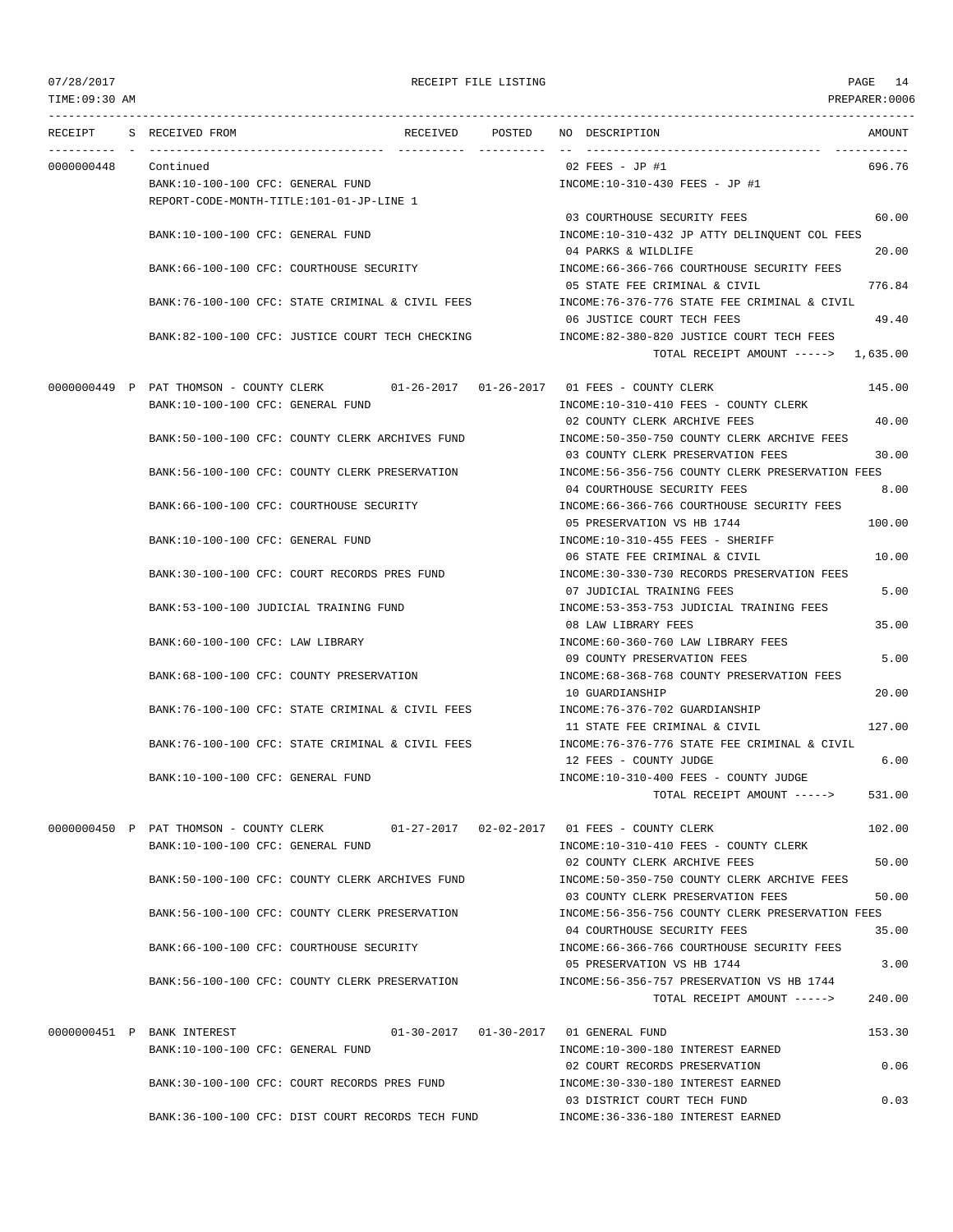TIME:09:30 AM PREPARER:0006

### 07/28/2017 RECEIPT FILE LISTING PAGE 15

--------------------------------------------------------------------------------------------------------------------------------- RECEIPT S RECEIVED FROM THE RECEIVED POSTED NO DESCRIPTION THE RECEIVED AMOUNT ---------- - ----------------------------------- ---------- ---------- -- ----------------------------------- ----------- 0000000451 Continued 0.69 COUNTY CLERK ARCHIVES FUND 0.69 BANK:50-100-100 CFC: COUNTY CLERK ARCHIVES FUND INCOME:50-350-180 INTEREST EARNED 05 COUNTY CLERK PRESERVATION 2.15 BANK:56-100-100 CFC: COUNTY CLERK PRESERVATION INCOME:56-356-180 INTEREST EARNED 06 DISTRICT CLERK PRESERVATION 0.75 BANK:63-100-100 CFC: DISTRICT CLERK PRESERVATION INCOME:63-363-180 INTEREST EARNED 07 COUNTY PRESERVATION 0.09 BANK:68-100-100 CFC: COUNTY PRESERVATION  $\qquad \qquad \text{INCOME:68-368-180}\ \text{INTEREST EARNING}$ 08 HOT CHECK 0.32 BANK:72-100-100 CFC: HOT CHECK FUND INCOME:72-372-180 INTEREST EARNED 09 JP COURT TECH FUND 0.10 BANK:82-100-100 CFC: JUSTICE COURT TECH CHECKING INCOME:82-380-180 INTEREST EARNED TOTAL RECEIPT AMOUNT -----> 157.49 0000000452 P PAT THOMSON - COUNTY CLERK 01-30-2017 02-01-2017 01 FEES - COUNTY CLERK 264.40 BANK:10-100-100 CFC: GENERAL FUND INCOME:10-310-410 FEES - COUNTY CLERK 02 COUNTY CLERK ARCHIVE FEES 70.00 BANK:50-100-100 CFC: COUNTY CLERK ARCHIVES FUND INCOME:50-350-750 COUNTY CLERK ARCHIVE FEES 03 COUNTY CLERK PRESERVATION FEES 70.00 BANK:56-100-100 CFC: COUNTY CLERK PRESERVATION INCOME:56-356-756 COUNTY CLERK PRESERVATION FEES 04 COURTHOUSE SECURITY FEES 10.60 BANK:66-100-100 CFC: COURTHOUSE SECURITY INCOME:66-366-766 COURTHOUSE SECURITY FEES 05 PRESERVATION VS HB 1744 2.00 BANK:56-100-100 CFC: COUNTY CLERK PRESERVATION INCOME:56-356-757 PRESERVATION VS HB 1744 TOTAL RECEIPT AMOUNT -----> 417.00 0000000453 P ANGIE PIPPIN - JP 01-30-2017 02-02-2017 01 JUROR REIMBURSEMENT 6.13 BANK:10-100-100 CFC: GENERAL FUND INCOME:10-300-216 JUROR REIMBURSEMENT 02 FEES - JP #1 40.56 BANK:10-100-100 CFC: GENERAL FUND INCOME:10-310-430 FEES - JP #1 REPORT-CODE-MONTH-TITLE:101-01-JP-LINE 1 03 COURTHOUSE SECURITY FEES 2.69 BANK:66-100-100 CFC: COURTHOUSE SECURITY INCOME:66-366-766 COURTHOUSE SECURITY FEES 04 STATE FEE CRIMINAL & CIVIL 149.43 BANK:76-100-100 CFC: STATE CRIMINAL & CIVIL FEES INCOME:76-376-776 STATE FEE CRIMINAL & CIVIL 05 JUSTICE COURT TECH FEES 8.19 BANK:82-100-100 CFC: JUSTICE COURT TECH CHECKING INCOME:82-380-820 JUSTICE COURT TECH FEES TOTAL RECEIPT AMOUNT -----> 207.00 0000000454 P APPRAISAL DISTRICT - M&O 01-30-2017 02-01-2017 01 ADVALOREM TAXES 24,835.09 BANK:10-100-100 CFC: GENERAL FUND INCOME:10-300-100 ADVALOREM TAXES TOTAL RECEIPT AMOUNT -----> 24,835.09 0000000455 P APPRAISAL DISTRICT - I&S 01-30-2017 01-30-2017 01 ADVALOREM TAXES 7,262.97 BANK:10-100-120 INTEREST & SINKING CHECKING **INCOME:10-300-100 ADVALOREM TAXES** TOTAL RECEIPT AMOUNT -----> 7,262.97 0000000456 P APPRAISAL DISTRICT - M&O 01-30-2017 02-01-2017 01 ADVALOREM TAXES 325,192.56 BANK:10-100-100 CFC: GENERAL FUND INCOME:10-300-100 ADVALOREM TAXES TOTAL RECEIPT AMOUNT -----> 325,192.56 0000000457 P APPRAISAL DISTRICT - I&S 01-30-2017 01-30-2017 01 ADVALOREM TAXES 95,507.24 BANK:10-100-120 INTEREST & SINKING CHECKING INCOME:10-300-100 ADVALOREM TAXES TOTAL RECEIPT AMOUNT -----> 95,507.24 0000000458 U WRONG ACCOUNT -- VOID RECEIPT 01-31-2017 01 CHILD WELFARE FUND 0.00 BANK:10-100-100 CFC: GENERAL FUND INCOME:10-330-100 CHILD WELFARE FUND TOTAL RECEIPT AMOUNT -----> 0.00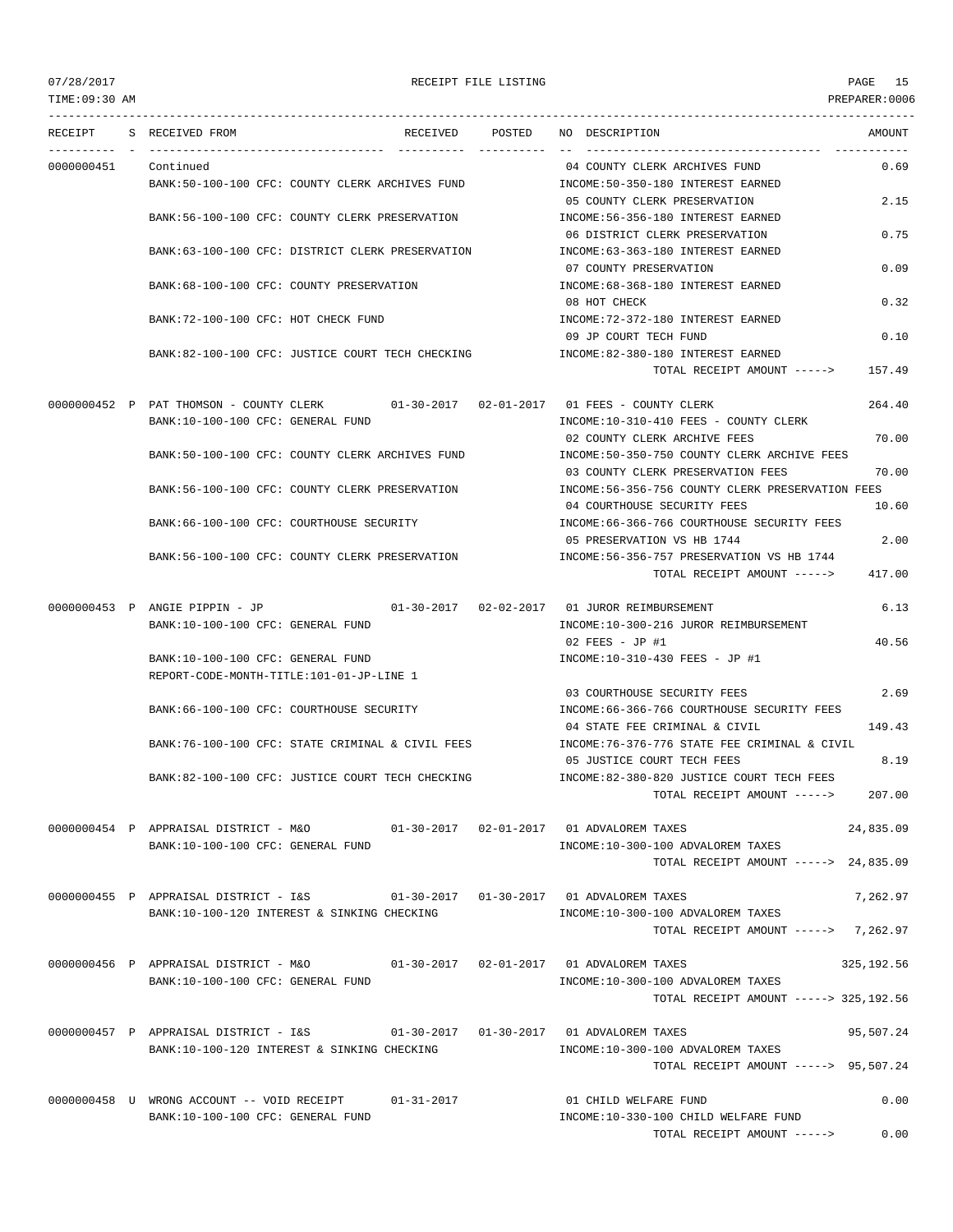| 07/28/2017     |                                                                                                                                  | RECEIPT FILE LISTING |                                                                                                                      | PAGE<br>16       |
|----------------|----------------------------------------------------------------------------------------------------------------------------------|----------------------|----------------------------------------------------------------------------------------------------------------------|------------------|
| TIME: 09:30 AM |                                                                                                                                  |                      |                                                                                                                      | PREPARER:0006    |
|                | RECEIPT S RECEIVED FROM                                                                                                          |                      | RECEIVED POSTED NO DESCRIPTION                                                                                       | AMOUNT           |
|                | 0000000459 P SUNOCO PARTNERS<br>BANK:10-100-100 CFC: GENERAL FUND                                                                |                      | 01-30-2017  02-02-2017  01 OIL & GAS INCOME<br>INCOME:10-300-204 OIL & GAS INCOME<br>TOTAL RECEIPT AMOUNT ----->     | 27.09<br>27.09   |
|                | 0000000460 P GINA PASLEY - DISTRICT CLERK<br>BANK:10-100-100 CFC: GENERAL FUND                                                   |                      | 01-31-2017   02-02-2017   01   FEES - DISTRICT CLERK<br>INCOME:10-310-425 FEES - DISTRICT CLERK                      | 93.00            |
|                | BANK:10-100-100 CFC: GENERAL FUND                                                                                                |                      | 02 FEES - SHERIFF<br>INCOME:10-310-455 FEES - SHERIFF                                                                | 40.00            |
|                | BANK:66-100-100 CFC: COURTHOUSE SECURITY                                                                                         |                      | 03 COURTHOUSE SECURITY FEES<br>INCOME: 66-366-766 COURTHOUSE SECURITY FEES                                           | 5.00             |
|                | BANK:68-100-100 CFC: COUNTY PRESERVATION                                                                                         |                      | 04 COUNTY PRESERVATION FEES<br>INCOME:68-368-768 COUNTY PRESERVATION FEES                                            | 5.00             |
|                | BANK:76-100-100 CFC: STATE CRIMINAL & CIVIL FEES                                                                                 |                      | 05 STATE FEE CRIMINAL & CIVIL<br>INCOME:76-376-776 STATE FEE CRIMINAL & CIVIL                                        | 40.00            |
|                |                                                                                                                                  |                      | TOTAL RECEIPT AMOUNT ----->                                                                                          | 183.00           |
|                | 0000000461 P ANGIE PIPPIN - JP<br>BANK:10-100-100 CFC: GENERAL FUND                                                              |                      | 01-31-2017   02-02-2017   01   JUROR REIMBURSEMENT<br>INCOME:10-300-216 JUROR REIMBURSEMENT<br>$02$ FEES - JP #1     | 12.00<br>356.70  |
|                | BANK:10-100-100 CFC: GENERAL FUND<br>REPORT-CODE-MONTH-TITLE:101-01-JP-LINE 1                                                    |                      | INCOME:10-310-430 FEES - JP #1                                                                                       |                  |
|                | BANK:10-100-100 CFC: GENERAL FUND                                                                                                |                      | 03 COURTHOUSE SECURITY FEES<br>INCOME:10-310-432 JP ATTY DELINQUENT COL FEES                                         | 52.50            |
|                | BANK:66-100-100 CFC: COURTHOUSE SECURITY                                                                                         |                      | 04 PARKS & WILDLIFE<br>INCOME: 66-366-766 COURTHOUSE SECURITY FEES                                                   | 3.00             |
|                | BANK:76-100-100 CFC: STATE CRIMINAL & CIVIL FEES                                                                                 |                      | 05 STATE FEE CRIMINAL & CIVIL<br>INCOME:76-376-776 STATE FEE CRIMINAL & CIVIL<br>06 JUSTICE COURT TECH FEES          | 244.50<br>13.80  |
|                | BANK:82-100-100 CFC: JUSTICE COURT TECH CHECKING                                                                                 |                      | INCOME:82-380-820 JUSTICE COURT TECH FEES<br>TOTAL RECEIPT AMOUNT ----->                                             | 682.50           |
|                | 0000000462 P PAT THOMSON - COUNTY CLERK 01-31-2017 02-02-2017 01 FEES - COUNTY CLERK                                             |                      |                                                                                                                      | 53.17            |
|                | BANK:10-100-100 CFC: GENERAL FUND<br>BANK:50-100-100 CFC: COUNTY CLERK ARCHIVES FUND                                             |                      | INCOME:10-310-410 FEES - COUNTY CLERK<br>02 COUNTY CLERK ARCHIVE FEES<br>INCOME:50-350-750 COUNTY CLERK ARCHIVE FEES | 50.00            |
|                | BANK:56-100-100 CFC: COUNTY CLERK PRESERVATION                                                                                   |                      | 03 COUNTY CLERK PRESERVATION FEES<br>INCOME:56-356-756 COUNTY CLERK PRESERVATION FEES                                | 50.00            |
|                | BANK: 66-100-100 CFC: COURTHOUSE SECURITY                                                                                        |                      | 04 COURTHOUSE SECURITY FEES<br>INCOME: 66-366-766 COURTHOUSE SECURITY FEES                                           | 5.00             |
|                | BANK:56-100-100 CFC: COUNTY CLERK PRESERVATION                                                                                   |                      | 05 PRESERVATION VS HB 1744<br>INCOME: 56-356-757 PRESERVATION VS HB 1744                                             | 1.00             |
|                | BANK:76-100-100 CFC: STATE CRIMINAL & CIVIL FEES                                                                                 |                      | 06 STATE FEE CRIMINAL & CIVIL<br>INCOME: 76-376-776 STATE FEE CRIMINAL & CIVIL                                       | 1.83             |
|                | BANK:10-100-100 CFC: GENERAL FUND                                                                                                |                      | 07 FEES - COUNTY CLERK<br>INCOME:10-310-410 FEES - COUNTY CLERK<br>TOTAL RECEIPT AMOUNT ----->                       | 173.00<br>334.00 |
|                | 0000000463 P HEALTH & HUMAN SERVICES 01-12-2017 01-12-2017 01 DEPT OF AGING & DISABILITY<br>BANK:78-100-100 CFC: SENIOR CITIZENS |                      | INCOME: 78-378-714 DEPT OF AGING & DISABILITY<br>TOTAL RECEIPT AMOUNT ----->                                         | 34.65<br>34.65   |
|                | 0000000464 P HEALTH & HUMAN SERVICES<br>BANK:78-100-100 CFC: SENIOR CITIZENS                                                     |                      | INCOME:78-378-714 DEPT OF AGING & DISABILITY<br>TOTAL RECEIPT AMOUNT -----> 1,346.40                                 | 1,346.40         |
|                | 0000000465 P BANK INTEREST - MMA<br>BANK:10-100-130 MONEY MARKET CHECKING                                                        |                      | INCOME:10-300-180 INTEREST EARNED<br>TOTAL RECEIPT AMOUNT ----->                                                     | 28.52<br>28.52   |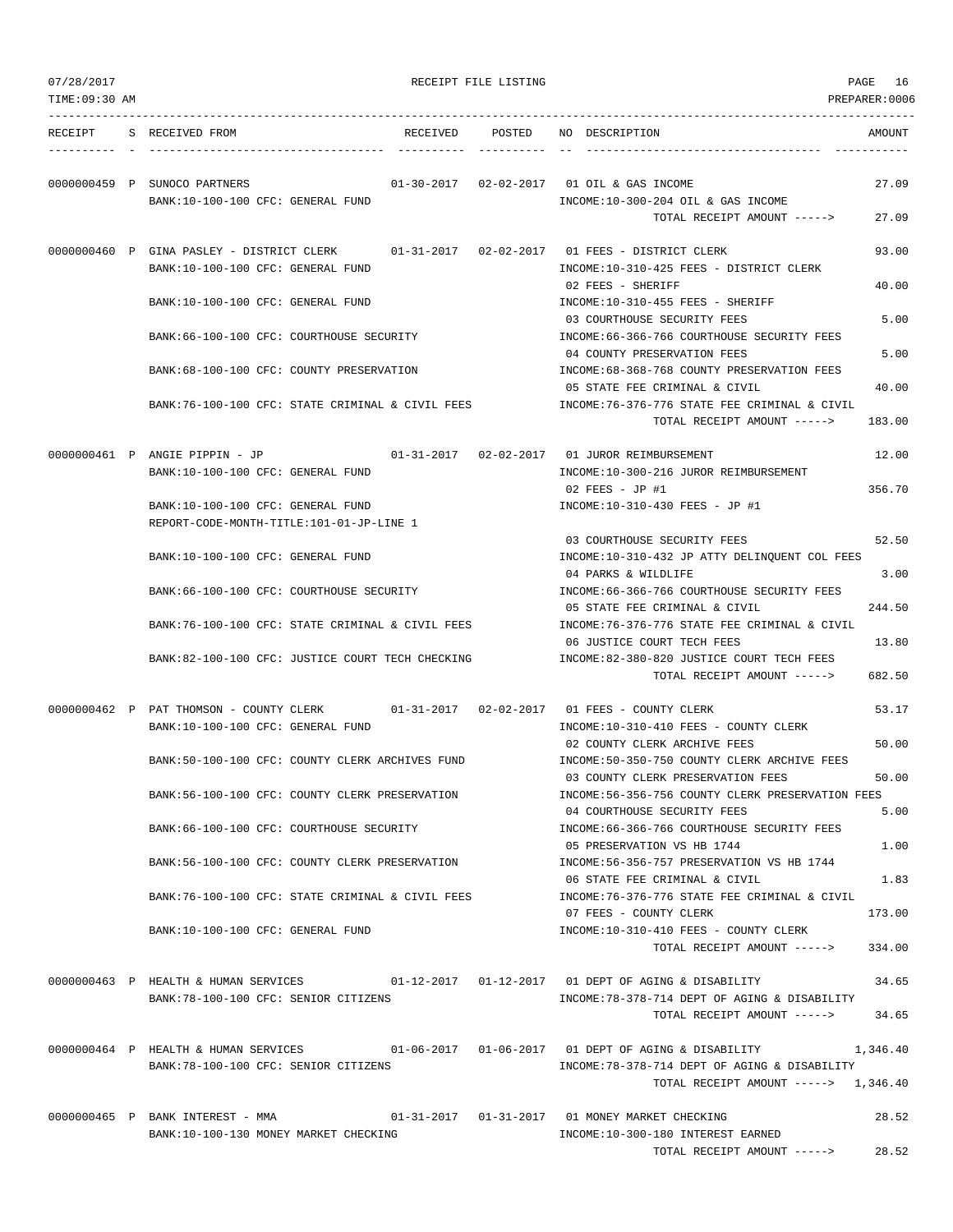| 07/28/2017<br>TIME: 09:30 AM |                                                                                                                                                        | RECEIPT FILE LISTING |                                                                                                                                                            | PAGE 17<br>PREPARER:0006 |
|------------------------------|--------------------------------------------------------------------------------------------------------------------------------------------------------|----------------------|------------------------------------------------------------------------------------------------------------------------------------------------------------|--------------------------|
| RECEIPT                      | S RECEIVED FROM<br>RECEIVED                                                                                                                            | POSTED               | NO DESCRIPTION                                                                                                                                             | AMOUNT                   |
|                              | 0000000466 P TEXAS DEPARTMENT OF TRANSPORTATION 01-30-2017 01-30-2017 01 OTHER INCOME<br>BANK:10-100-100 CFC: GENERAL FUND                             |                      | INCOME:10-300-150 OTHER INCOME                                                                                                                             | 189,037.78               |
| 0000000488 P APACHE          | BANK:10-100-100 CFC: GENERAL FUND                                                                                                                      |                      | TOTAL RECEIPT AMOUNT -----> 189,037.78<br>01-27-2017  01-27-2017  01 OIL & GAS INCOME<br>INCOME:10-300-204 OIL & GAS INCOME<br>TOTAL RECEIPT AMOUNT -----> | 50.25<br>50.25           |
|                              | 0000000490 P TEXAS DEPARTMENT OF TRANSPORTATION 01-17-2017 01-17-2017 01 ROAD MATERIAL & CONSTRUCTION<br>BANK:11-100-100 CFC: ROAD & BRIDGE PRECINCT 1 |                      | INCOME:11-611-705 ROAD MATERIAL & CONSTRUCTION<br>TOTAL RECEIPT AMOUNT -----> 15,691.10                                                                    | 15,691.10                |
|                              | 0000000491 P WEST CENTERAL TEXAS<br>BANK:78-100-100 CFC: SENIOR CITIZENS                                                                               |                      | 01-05-2017  01-05-2017  01 WCTCOG PROGRAM<br>INCOME: 78-378-710 WCTCOG PROGRAM<br>TOTAL RECEIPT AMOUNT ----->                                              | 2,701.88<br>2,701.88     |
|                              | 0000000505 U CHILD WELFARE - DOES NOT BELONG<br>BANK: 78-100-100 CFC: SENIOR CITIZENS                                                                  | $01 - 31 - 2017$     | 01 CHILD WELFARE REVENUE<br>INCOME: 78-378-710 WCTCOG PROGRAM<br>TOTAL RECEIPT AMOUNT ----->                                                               | 30.00<br>30.00           |
|                              | 0000000506 U CHILD WELFARE - DOES NOT BELONG<br>$01 - 20 - 2017$<br>BANK: 78-100-100 CFC: SENIOR CITIZENS                                              |                      | 01 CHILD WELFARE REVENUE<br>INCOME: 78-378-710 WCTCOG PROGRAM<br>TOTAL RECEIPT AMOUNT ----->                                                               | 30.00<br>30.00           |
|                              | 0000000551 P GRANT INTEREST<br>BANK:10-100-140 GRANT FUND CHECKING                                                                                     |                      | 01-31-2017    01-31-2017    01 INTEREST EARNED<br>INCOME:10-300-180 INTEREST EARNED<br>TOTAL RECEIPT AMOUNT ----->                                         | 0.48<br>0.48             |
|                              | 0000000552 P DRUG FORFEITURE INTEREST<br>BANK:84-100-150 CFC: FC DRUG FORFEITURE CHECKING                                                              |                      | INCOME: 84-384-180 INTEREST EARNED<br>TOTAL RECEIPT AMOUNT ----->                                                                                          | 9.58<br>9.58             |
|                              | 0000000891 P RELIANCE TRUST<br>BANK: 70-100-110 INMATE PHONE CHECKING                                                                                  |                      | 01-04-2017  01-04-2017  01 INMATE PHONE REVENUES<br>INCOME: 70-370-770 INMATE PHONE REVENUES<br>TOTAL RECEIPT AMOUNT ----->                                | 30.00<br>30.00           |
|                              | 0000000892 P RELIANCE TRUST<br>BANK:70-100-110 INMATE PHONE CHECKING                                                                                   |                      | 01-05-2017  01-05-2017  01 INMATE PHONE REVENUES<br>INCOME: 70-370-770 INMATE PHONE REVENUES<br>TOTAL RECEIPT AMOUNT ----->                                | 100.00<br>100.00         |
|                              | 0000000893 P RELIANCE TRUST<br>BANK:70-100-110 INMATE PHONE CHECKING                                                                                   |                      | 01-18-2017   01-18-2017   01 INMATE PHONE REVENUES<br>INCOME: 70-370-770 INMATE PHONE REVENUES<br>TOTAL RECEIPT AMOUNT ----->                              | 25.00<br>25.00           |
|                              | 0000000894 P RELIANCE TRUST<br>BANK:70-100-110 INMATE PHONE CHECKING                                                                                   |                      | INCOME: 70-370-770 INMATE PHONE REVENUES<br>TOTAL RECEIPT AMOUNT ----->                                                                                    | 30.00<br>30.00           |
|                              | 0000001006 P PAT THOMSON - COUNTY CLERK 01-25-2017 01-25-2017 01 FEES - COUNTY CLERK<br>BANK:10-100-100 CFC: GENERAL FUND                              |                      | INCOME:10-310-410 FEES - COUNTY CLERK<br>TOTAL RECEIPT AMOUNT ----->                                                                                       | 2.00<br>2.00             |
|                              | 0000001007 P PAT THOMSON - COUNTY CLERK 01-26-2017 02-02-2017 01 FEES - COUNTY CLERK<br>BANK:10-100-100 CFC: GENERAL FUND                              |                      | INCOME:10-310-410 FEES - COUNTY CLERK<br>TOTAL RECEIPT AMOUNT ----->                                                                                       | 102.00<br>102.00         |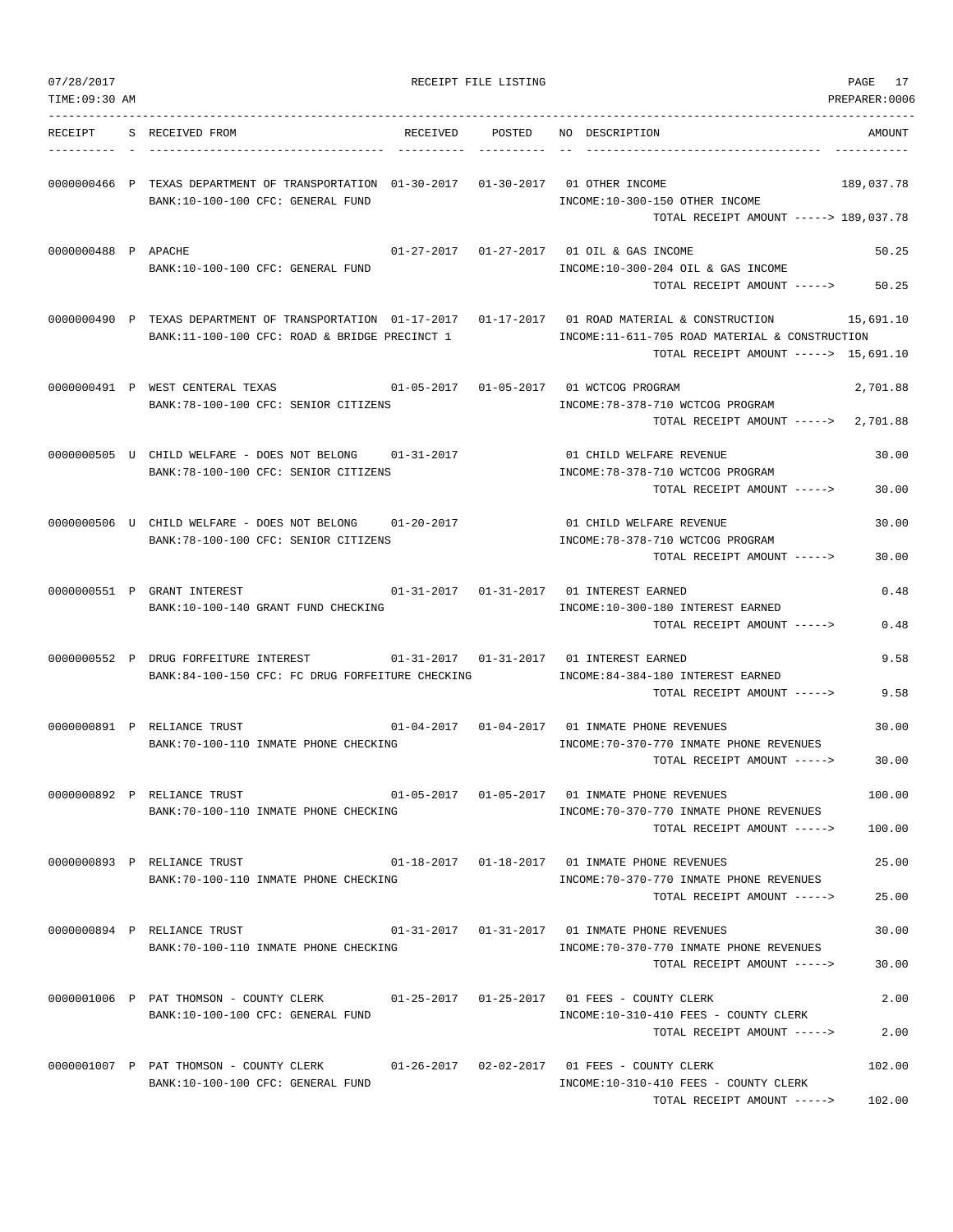| 07/28/2017<br>TIME: 09:30 AM |                                                                                                                               | RECEIPT FILE LISTING |                                                                 | PAGE 18<br>PREPARER:0006 |
|------------------------------|-------------------------------------------------------------------------------------------------------------------------------|----------------------|-----------------------------------------------------------------|--------------------------|
|                              | RECEIPT S RECEIVED FROM<br>--------------------- --------                                                                     |                      | RECEIVED POSTED NO DESCRIPTION                                  | AMOUNT                   |
|                              | BANK: 10-100-100 CFC: GENERAL FUND                                                                                            |                      | INCOME:10-310-430 FEES - JP #1                                  | 860.00                   |
|                              | REPORT-CODE-MONTH-TITLE:101-01-JP-LINE 1                                                                                      |                      | TOTAL RECEIPT AMOUNT -----> 860.00                              |                          |
|                              | 0000001009 P PAT THOMSON - COUNTY CLERK 01-27-2017 01-27-2017 01 FEES - COUNTY CLERK<br>BANK:10-100-100 CFC: GENERAL FUND     |                      | INCOME:10-310-410 FEES - COUNTY CLERK                           | 16.00                    |
|                              | BANK:10-100-100 CFC: GENERAL FUND                                                                                             |                      | 02 FEES - COUNTY CLERK<br>INCOME:10-310-410 FEES - COUNTY CLERK | 3.99                     |
|                              |                                                                                                                               |                      | TOTAL RECEIPT AMOUNT -----> 19.99                               |                          |
|                              | 0000001010 P GINA PASLEY - DISTRICT CLERK 01-31-2017 01-31-2017 01 FEES - DISTRICT CLERK<br>BANK:10-100-100 CFC: GENERAL FUND |                      | INCOME:10-310-425 FEES - DISTRICT CLERK                         | 4.00                     |
|                              |                                                                                                                               |                      | TOTAL RECEIPT AMOUNT ----->                                     | 4.00                     |
|                              | 0000001011 P GINA PASLEY - DISTRICT CLERK 01-20-2017 02-01-2017 01 FEES - DISTRICT CLERK<br>BANK:10-100-100 CFC: GENERAL FUND |                      | INCOME:10-310-425 FEES - DISTRICT CLERK                         | 302.00                   |
|                              |                                                                                                                               |                      | TOTAL RECEIPT AMOUNT -----> 302.00                              |                          |
|                              | REPORT TOTAL                                                                                                                  |                      |                                                                 | 1219, 212. 70            |